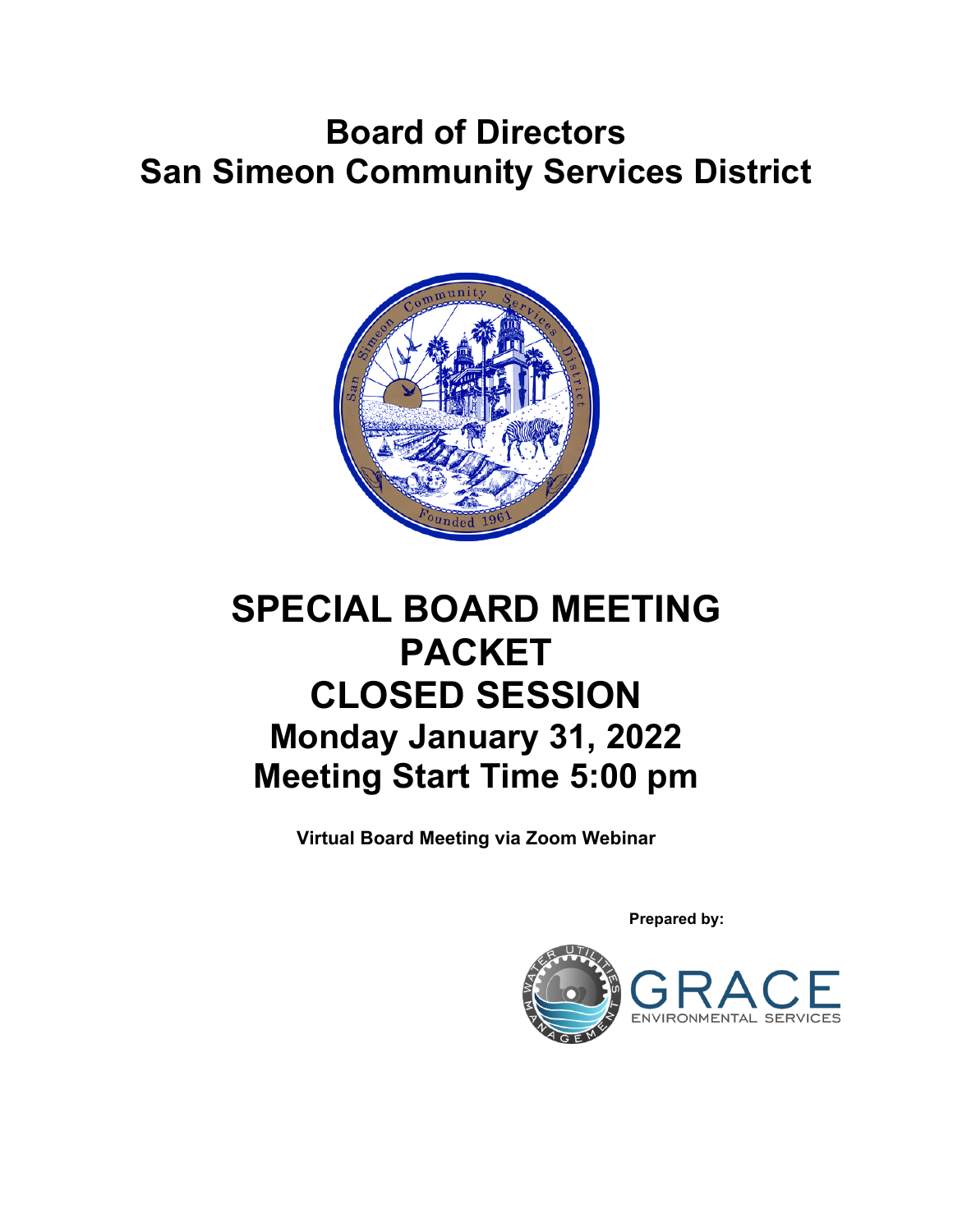# **AGENDA SAN SIMEON COMMUNITY SERVICES DISTRICT BOARD OF DIRECTORS SPECIAL BOARD MEETING Monday, January 31, 2022 5:00 pm**

Pursuant to San Simeon CSD Resolution 22-439 and incompliance with AB 361 this meeting shall occur as a virtual teleconference using the Zoom app.

#### **Internet Meeting Location – Via ZOOM**

**Join Zoom for Special Board Session: <https://us02web.zoom.us/j/89334961643?pwd=NWx2V3lKaUdTTmI2RmVVaGpBYk5hQT09>**

**Or Telephone: Dial (for higher quality, dial a number based on your current location): US: +1 669 900 9128** 

The following commands can be entered via DTMF tones using your **phone's** dial pad while in a **Zoom meeting**: \*6 - Toggle mute/unmute. \*9 - **Raise hand**.

#### **Meeting ID: 893 3496 1643 Passcode: 972125**

**NOTE:** On the day of the meeting, the virtual meeting room will be open 30 minutes prior to the meeting start time. If you wish to submit public comment in the written format you can email Cortney Murguia at [admin@sansimeoncsd.org.](mailto:admin@sansimeoncsd.org) Members of the public can also contact the District office at (805) 927-4778 or (805) 400-7399 with any questions or concerns related to this agenda or accessing the meeting.

#### **1. OPEN SESSION: 5:00 PM**

A. Roll Call

#### **2. CLOSED SESSION:**

This public comment period provides an opportunity for members of the public to address the Board on Closed Session Agenda Items. Public Comment is limited to three (3) minutes.

The Board will adjourn to Closed Session to address the following items:

#### **A. CONFERENCE WITH LEGAL COUNSEL – EXISTING LITIGATION**

Pursuant to Government Code section §54956.9(d)(1) Number of Cases – Two (2): *Robert Hather v. San Simeon Community Services District, et al.*, U.S. District Court, Central District of California, Western Division, Case No. 2:21-cv-04711-VAP-SK; *Robert Hather v. San Simeon Community Services District, et al.*, SLO Superior Court, Paso Robles Branch, Case No. 22CVP-0008.

#### **\*\*\*\*Report on Closed Session will occur at the 6 PM Special Meeting\*\*\*\***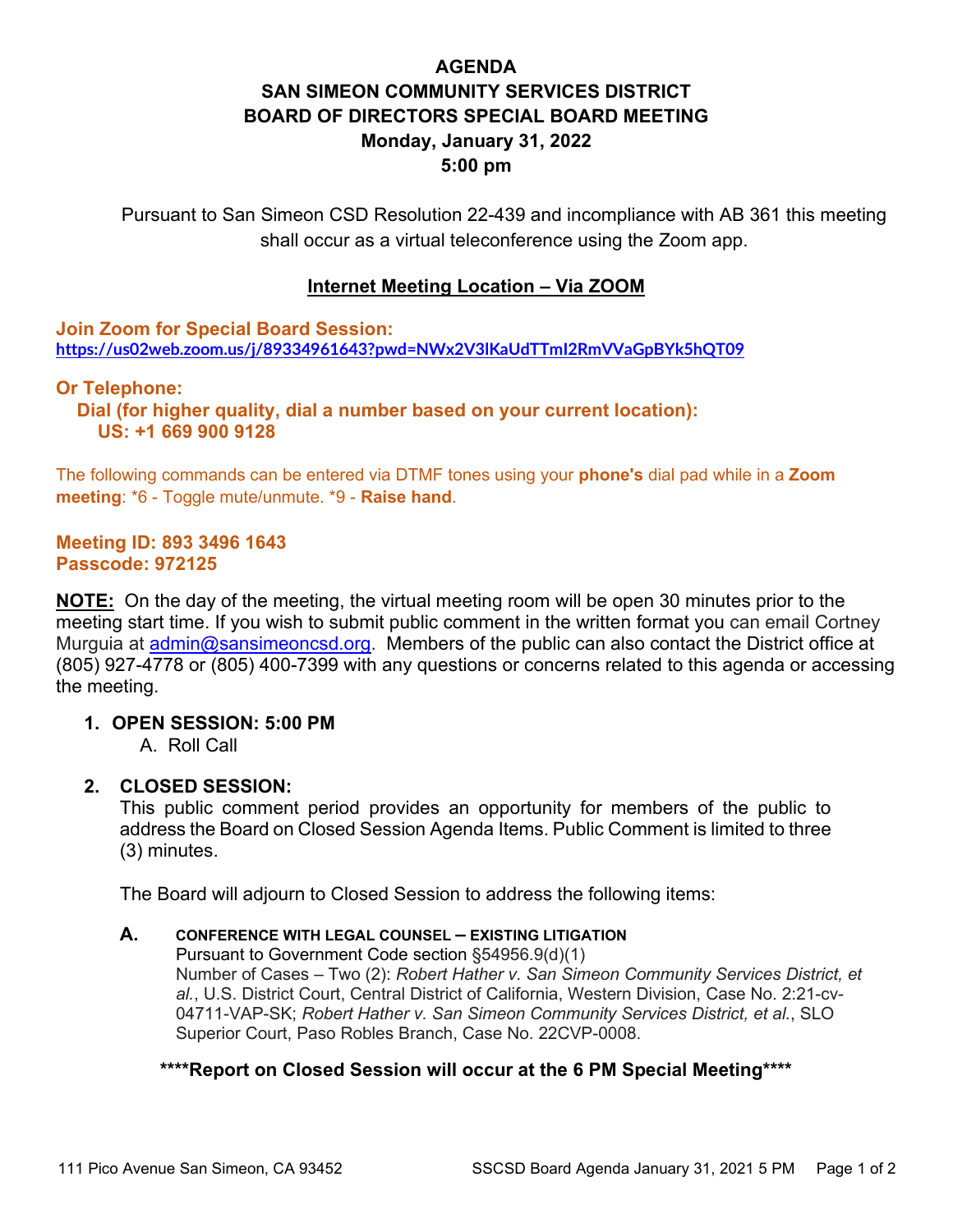# **3. ADJOURNMENT** –

All staff reports or other written documentation, including any supplemental material distributed to a majority of the Board within 24 hours of a special meeting relating to each item of business on the agenda are available for public inspection during regular business hours in the District office, 111 Pico Avenue, San Simeon. If requested, this agenda shall be made available in appropriate alternative formats to persons with a disability, as required by the Americans with Disabilities Act. To make a request for a disability-related modification or accommodation, contact the District Administrator at 805-927-4778 as soon as possible and at least 48 hours prior to the meeting date. This agenda was prepared and posted pursuant to Government Code Section 54954.2.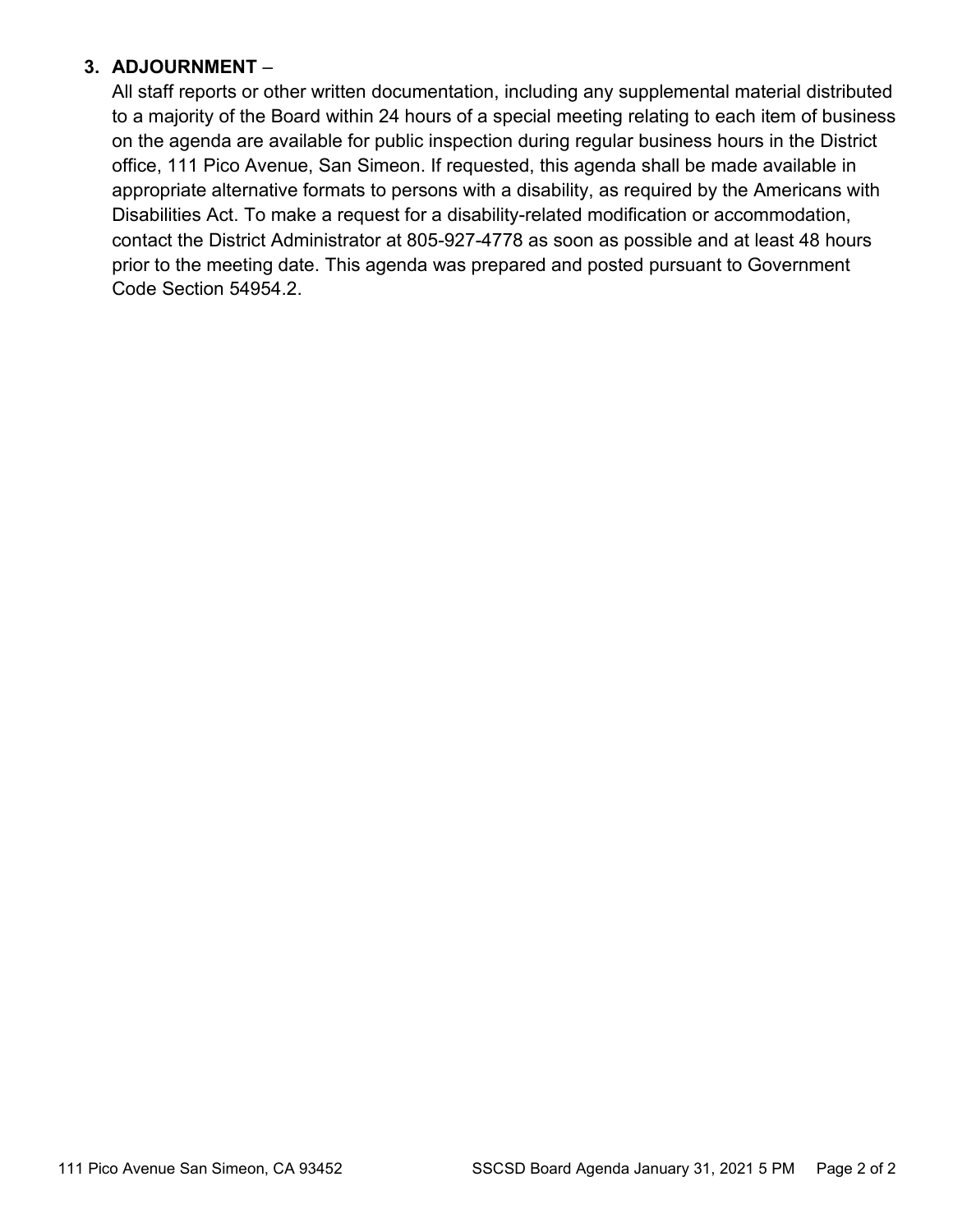# **Closed Session Materials**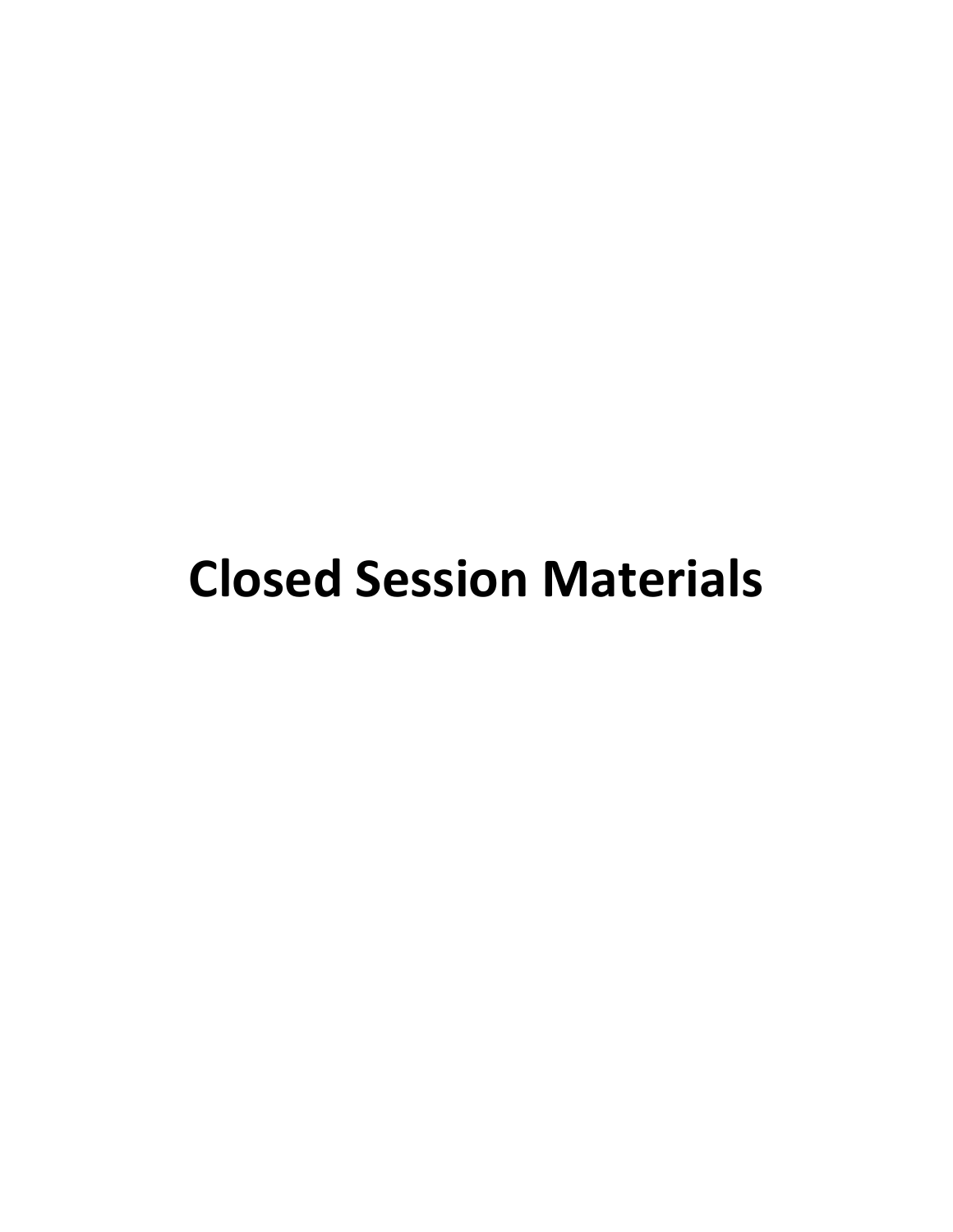| <b>Babak Naficy (SBN 177709)</b>                                                                     |                                                                                  |
|------------------------------------------------------------------------------------------------------|----------------------------------------------------------------------------------|
| <b>LAW OFFICE OF BABAK NAFICY</b>                                                                    |                                                                                  |
| 1124 Nipomo Street, Suite C                                                                          |                                                                                  |
| San Luis Obispo, CA 93401                                                                            |                                                                                  |
| Tel (805) 593-0926<br>Fax (805) 593-0946                                                             |                                                                                  |
| babaknaficy@sbcglobal.net                                                                            |                                                                                  |
|                                                                                                      |                                                                                  |
| <b>Jeffrey Stulberg (SBN 134102)</b>                                                                 |                                                                                  |
| JEFFREY D. STULBERG, APC                                                                             |                                                                                  |
| 755 Santa Rosa Street, Suite 300                                                                     |                                                                                  |
| San Luis Obispo, CA 93401<br>Tel (805) 544-7693                                                      |                                                                                  |
| Fax (805) 544-7006                                                                                   |                                                                                  |
| jstulberg@stulberglaw.com                                                                            |                                                                                  |
|                                                                                                      |                                                                                  |
| Attorneys for Petitioner:                                                                            |                                                                                  |
| <b>ROBERT HATHER</b>                                                                                 |                                                                                  |
|                                                                                                      |                                                                                  |
| SUPERIOR COURT OF THE STATE OF CALIFORNIA                                                            |                                                                                  |
| FOR THE COUNTY OF SAN LUIS OBISPO                                                                    |                                                                                  |
|                                                                                                      |                                                                                  |
|                                                                                                      |                                                                                  |
| ROBERT HATHER,                                                                                       | Case No.:                                                                        |
| Petitioner and plaintiff,                                                                            |                                                                                  |
|                                                                                                      |                                                                                  |
| VS.                                                                                                  | PETITION FOR PEREMPTORY WRIT OF                                                  |
| SAN SIMEON COMMUNITY SERVICES                                                                        | MANDATE AND COMPLAINT FOR<br>DECLARATORY AND INJUNCTIVE                          |
| DISTRICT; BOARD OF DIRECTORS OF                                                                      | <b>RELIEF</b>                                                                    |
| THE SAN SIMEON COMMUNITY                                                                             |                                                                                  |
| SERVICES DISTRICT; DOES 1 to 10,                                                                     |                                                                                  |
| inclusive,                                                                                           | Code Civ. Proc. §§ 1085, 1094.5, & 1021.5;<br>Wat. Code $\S$ 350, <i>et seq.</i> |
| Respondents and defendants,                                                                          |                                                                                  |
|                                                                                                      |                                                                                  |
| Petitioner and plaintiff ROBERT HATHER hereby alleges as follows:                                    |                                                                                  |
|                                                                                                      |                                                                                  |
| <b>INTRODUCTION</b>                                                                                  |                                                                                  |
| 1.                                                                                                   | This Petition challenges the San Simeon Community Services District's (the       |
| "District") failure to lift or modify a water shortage moratorium and related regulations which      |                                                                                  |
|                                                                                                      |                                                                                  |
| the District has used for the past thirty years to effectively prevent all growth and development in |                                                                                  |
| San Simeon. The evidence, including the District's own studies and reports, conclusively             |                                                                                  |
|                                                                                                      |                                                                                  |
| PETITION FOR PEREMPTORY WRIT OF MANDATE AND COMPLAINT FOR DECLARATORY AND INJUNCTIVE                 |                                                                                  |
| RELIEF - 1-                                                                                          |                                                                                  |

 $\mathsf{I}$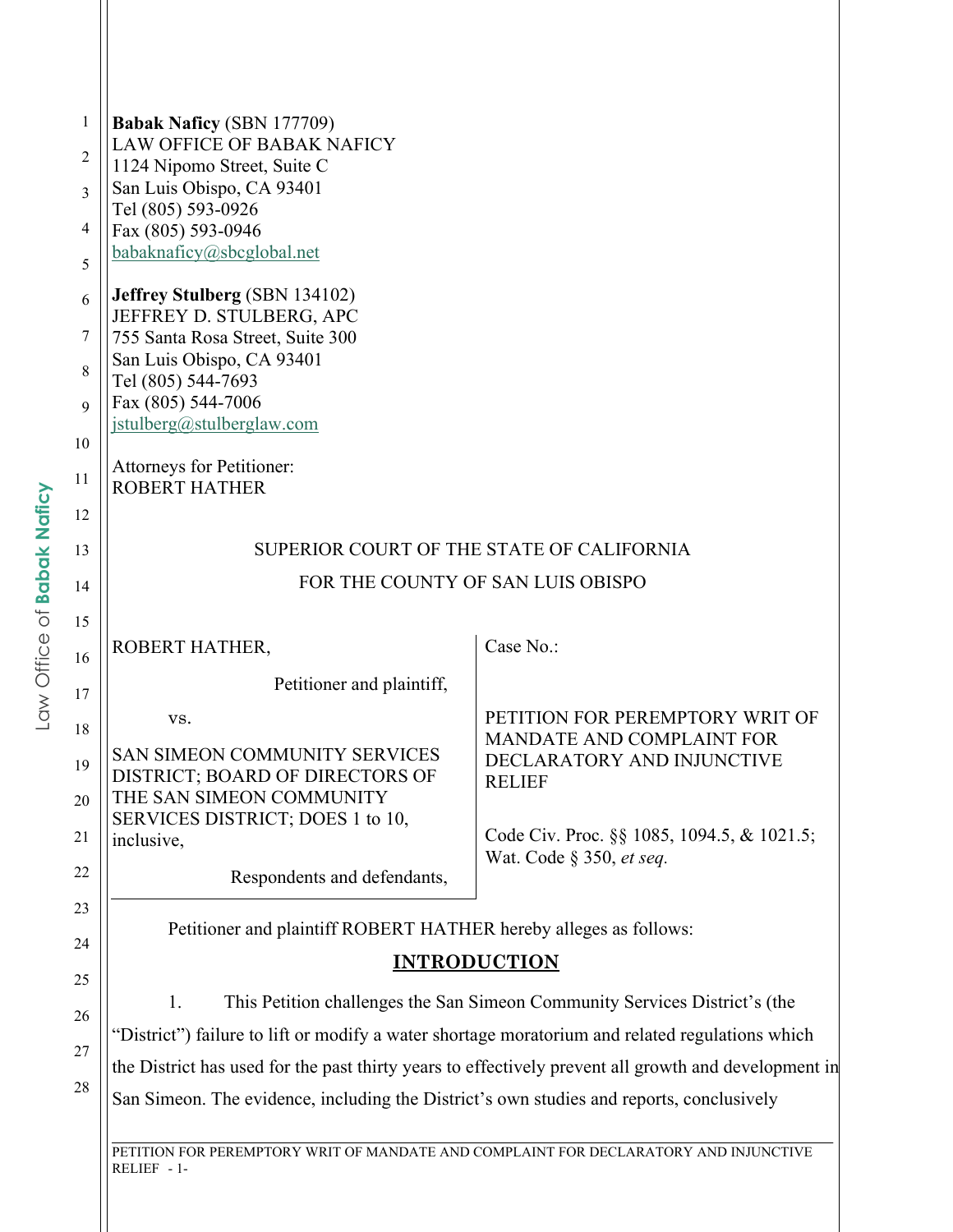demonstrates that there is no rational justification for maintaining a strict ban on new development because the District has ample supplies to at least enable some new development at this time.

2. The Petition also challenges the District's denial of Petitioner's Hardship Application on the grounds that rather than relying on the factors enumerated in the District's own Ordinance, the District Board members denied the Application in order to advance their own anti-growth and development agenda.

#### **THE PARTIES**

3. Petitioner and plaintiff ROBERT HATHER ("Petitioner") owns a 1.1-acre vacant lot in the unincorporated San Simeon area of San Luis Obispo County, California. Mr. Hather is prevented from developing his property with much-needed "affordable by design" multi-family housing—or from making any other economically beneficial use of his property—by the San Simeon Community Services District's decades long water moratorium.

4. Respondent and defendant SAN SIMEON COMMUNITY SERVICES DISTRICT (the "District" or "Respondent") is an "independent special district" (Cal. Gov't Code § 61007 (c)) authorized by California's Community Services District Law (Cal. Gov't Code § 61000, *et seq*.) to serve the community of San Simeon, an unincorporated area of San Luis Obispo County. As required by State law, the District is governed by a five-member elected Board of Directors (collectively the "Board"). Cal. Gov't Code § 61040.

5. Respondent and defendant BOARD OF DIRECTORS OF SAN SIMEON COMMUNITY SERVICES DISTRICT (the "Board or "Respondent") is the legislative body and highest administrative body in the District. The Board has the authority to declare water shortage emergencies, enact ordinances and resolutions, and approve or deny applications for relief.

6. Petitioner does not know the identity of DOES 1 to 10 but will amend the Petition as required to specifically identify each such person or entity as a respondent and defendant if the identity, interest, and capacity of such party, if any, becomes known.

#### **JURISDICTION AND VENUE**

7. This Court has jurisdiction over this action pursuant to California Code of Civil Procedure sections 1085 and 1094.5. This Court has the authority to issue a writ of mandate directing Respondents to vacate and set aside their denial of Petitioner's Hardship Application under Code of Civil Procedure section 1094.5 and/or to repeal the District's water moratorium

\_\_\_\_\_\_\_\_\_\_\_\_\_\_\_\_\_\_\_\_\_\_\_\_\_\_\_\_\_\_\_\_\_\_\_\_\_\_\_\_\_\_\_\_\_\_\_\_\_\_\_\_\_\_\_\_\_\_\_\_\_\_\_\_\_\_\_\_\_\_\_\_\_\_\_\_\_\_\_\_\_\_\_\_\_\_\_\_\_\_\_\_\_\_\_\_\_\_\_\_\_\_\_ PETITION FOR PEREMPTORY WRIT OF MANDATE AND COMPLAINT FOR DECLARATORY AND INJUNCTIVE RELIEF  $-2$ -

1

2

3

4

5

6

7

8

9

10

11

12

13

14

15

16

17

18

19

20

21

22

23

24

25

26

27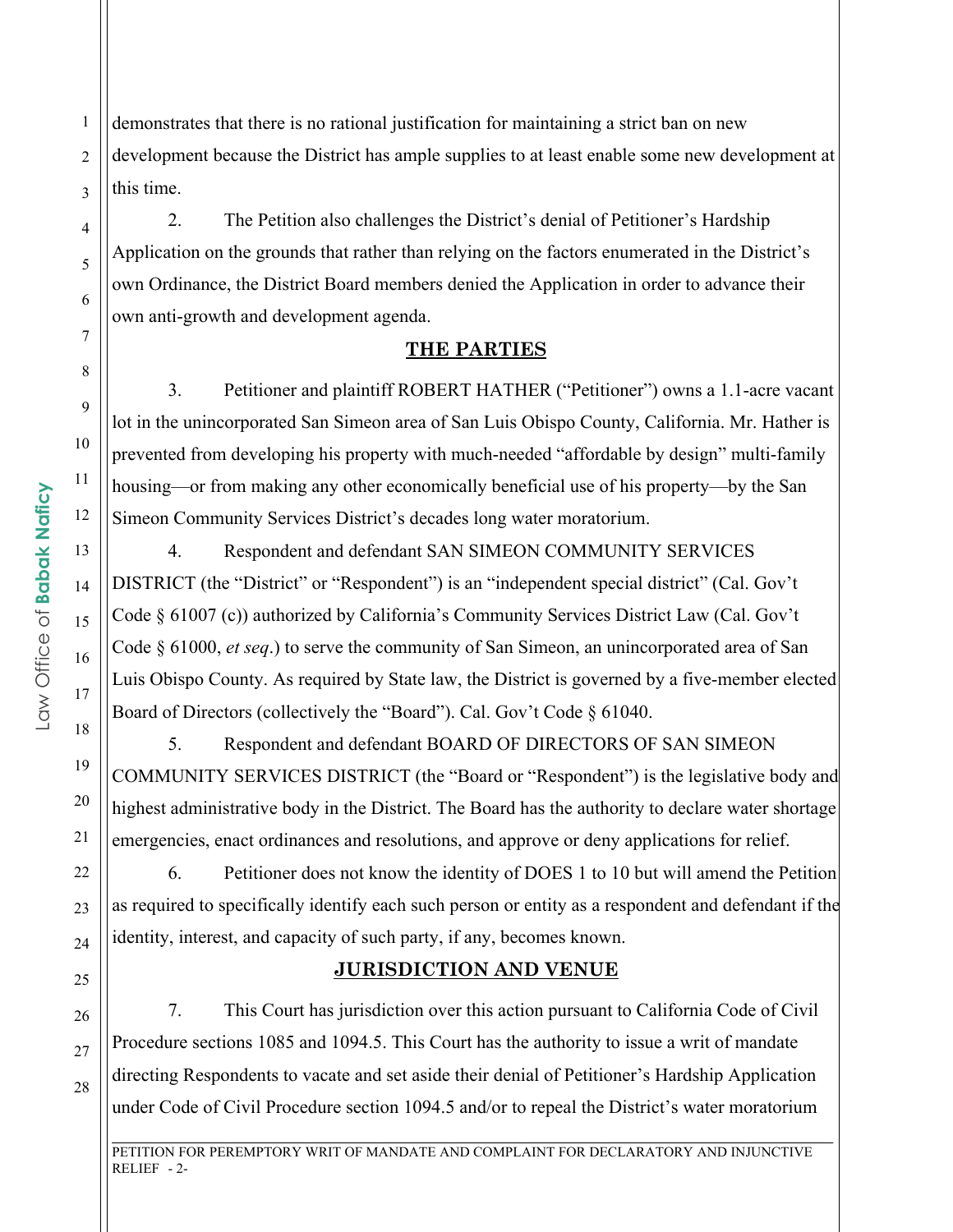under Code of Civil Procedure section 1085. This Court also has authority to award attorney's fees and costs under Code of Civil Procedure section 1021.5 where, as here, Petitioner seeks to enforce important rights affecting the public interest.

8. Venue for this action properly lies in the San Luis Obispo County Superior Court because Respondents are and/or represent a Community Services District whose geographical area is located within San Luis Obispo County and because the action concerns real property located in San Luis Obispo County.

#### **PROCEDURAL ALLEGATIONS**

9. Petitioner has exhausted all available administrative remedies by, *inter alia*, making repeated requests to the District to repeal its Water Moratorium; providing an opinion letter from attorney William S. Walter regarding the application of Water Code section 355 to the Water Moratorium; and participating in numerous public meetings of the District's Board where the Water Moratorium was discussed. Petitioner also sought exemption from the Water Moratorium as to his particular property by making requests to the District's Board and by submitting a Hardship Application pursuant to the procedures provided in District Ordinance No. 102. Any further attempts to convince the District to repeal the moratorium or to grant Petitioner's Hardship Application would be futile.

10. On June 9, 2021, Petitioner filed a federal complaint in California Central District court alleging, *inter alia*, that the District's Water Moratorium effected an unconstitutional taking of his property. Petitioner's first amended complaint included a claim for relief that sought a writ of mandate to set aside the District's denial of his Hardship Application pursuant to California Code of Civil Procedure section 1094.5 under supplemental jurisdiction. On October 27, 2021, Respondents filed a motion to dismiss Petitioner's federal complaint. On December 15, 2021, Honorable Virginia A. Philips granted Respondents' motion in part; Petitioner's claim for writ of mandate was dismissed with leave to refile in California Superior Court.

11. Petitioner has no plain, speedy, or adequate remedy in the ordinary course of law unless this Court grants the requested writs of mandate to require Respondents to comply with their duties and set aside the District's unlawful denial of Petitioner's Hardship Application and repeal their unjustified water moratorium. In the absence of such remedies, Respondents' water moratorium will remain in place and Petitioner will be denied his right to adequate consideration of his request for relief from the water moratorium as to his San Simeon property.

PETITION FOR PEREMPTORY WRIT OF MANDATE AND COMPLAINT FOR DECLARATORY AND INJUNCTIVE RELIEF - 3-

\_\_\_\_\_\_\_\_\_\_\_\_\_\_\_\_\_\_\_\_\_\_\_\_\_\_\_\_\_\_\_\_\_\_\_\_\_\_\_\_\_\_\_\_\_\_\_\_\_\_\_\_\_\_\_\_\_\_\_\_\_\_\_\_\_\_\_\_\_\_\_\_\_\_\_\_\_\_\_\_\_\_\_\_\_\_\_\_\_\_\_\_\_\_\_\_\_\_\_\_\_\_\_

1

2

3

4

5

6

7

8

9

10

11

12

13

14

15

16

17

18

19

20

21

22

23

24

25

26

27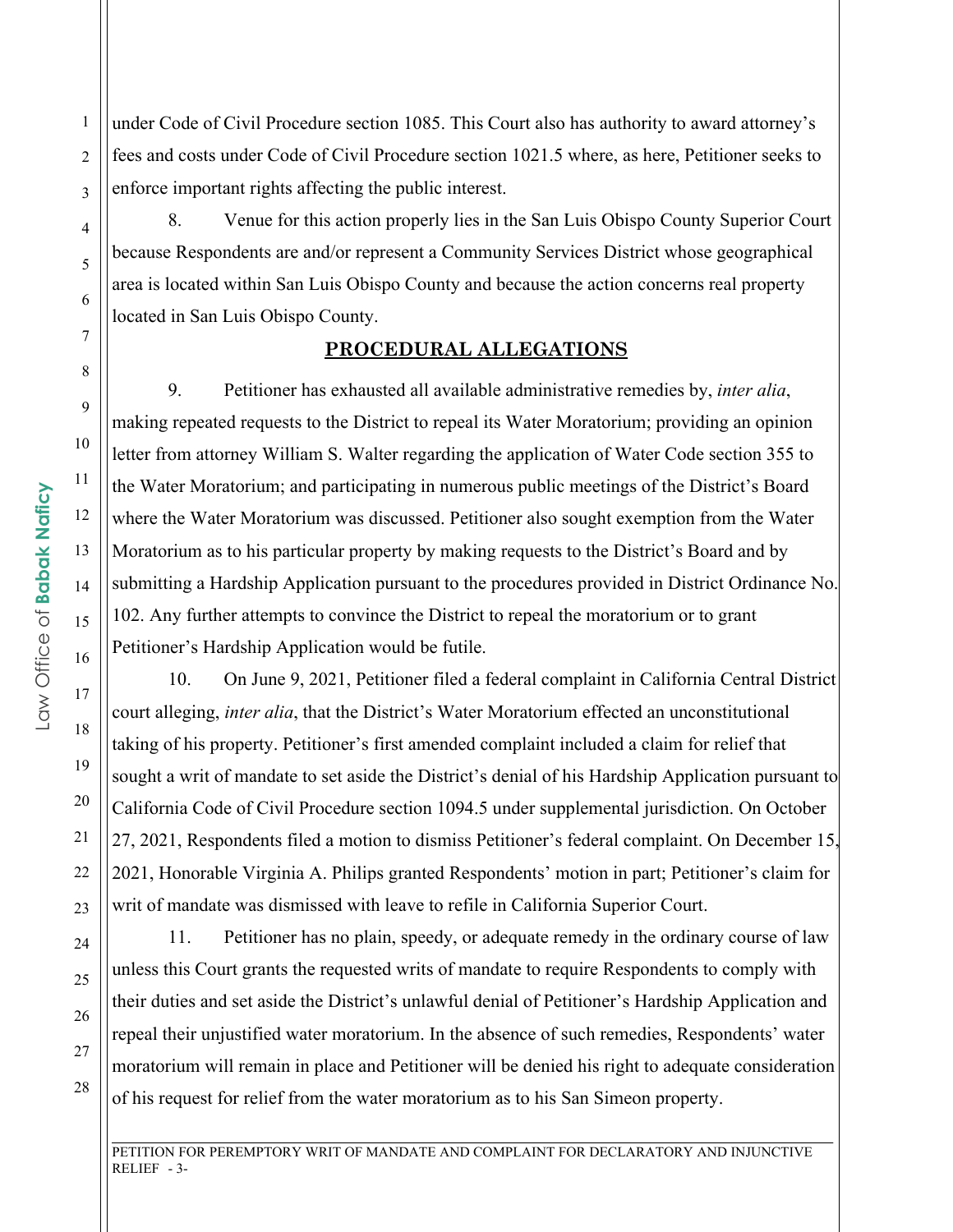12. If Respondents are not enjoined from continuing to enforce their unlawful water moratorium and/or denying Petitioner a legally adequate and fair hearing on his Hardship Application, Petitioner will suffer irreparable harm from which there is no adequate remedy at law.

13. In pursuing this action, which involves enforcement of important rights affecting the public interest, Petitioner will confer a substantial benefit on the general public, including citizens of San Luis Obispo County and the State of California, and therefore will be entitled to attorney's fees and costs pursuant to, *inter alia*, Code of Civil Procedure section 1021.5.

14. Petitioners bring this action in part pursuant to Code of Civil Procedure section 1085, and/or Code of Civil Procedure section 1094.5, which require that an agency's approval of a project be set aside if the agency has prejudicially abused its discretion. Prejudicial abuse of discretion occurs either where an agency has failed to proceed in a manner required by law or where its determination or decision is not supported by substantial evidence. Respondents have prejudicially abused their discretion because the District failed to proceed in the manner required by law and/or the District's findings and factual conclusions are not supported by substantial evidence.

15. In addition, as explained below, pursuant to Water Code section 355, Respondents have a ministerial duty to repeal the Water Moratorium because the emergency which justified its imposition no longer exists.

#### **FACTUAL ALLEGATIONS**

## **A. The San Simeon Water Moratorium**

16. San Simeon is an unincorporated coastal community in northern San Luis Obispo County. It consists of about 300 homes, 700 hotel/motel rooms and several other businesses on about 100 acres. Most of the area was constructed in the 1960s and 1970s, following recordation of two subdivision maps in the 1950s.

17. The San Simeon Community Services District (the "District") was formed in 1961 pursuant to California's Community Services District Law (Cal. Gov't Code § 61000, *et seq*). In 1966, the District acquired the property and infrastructure of the Rancho San Simeon Acres Service Corporation which, till then, had been the purveyor of water and various other utilities to the San Simeon Acres subdivision since its formation. The primary source of the water provided by the District is the Pico Creek Valley Groundwater Basin.

\_\_\_\_\_\_\_\_\_\_\_\_\_\_\_\_\_\_\_\_\_\_\_\_\_\_\_\_\_\_\_\_\_\_\_\_\_\_\_\_\_\_\_\_\_\_\_\_\_\_\_\_\_\_\_\_\_\_\_\_\_\_\_\_\_\_\_\_\_\_\_\_\_\_\_\_\_\_\_\_\_\_\_\_\_\_\_\_\_\_\_\_\_\_\_\_\_\_\_\_\_\_\_ PETITION FOR PEREMPTORY WRIT OF MANDATE AND COMPLAINT FOR DECLARATORY AND INJUNCTIVE RELIEF - 4-

1

2

3

4

5

6

7

8

9

10

11

12

13

14

15

16

17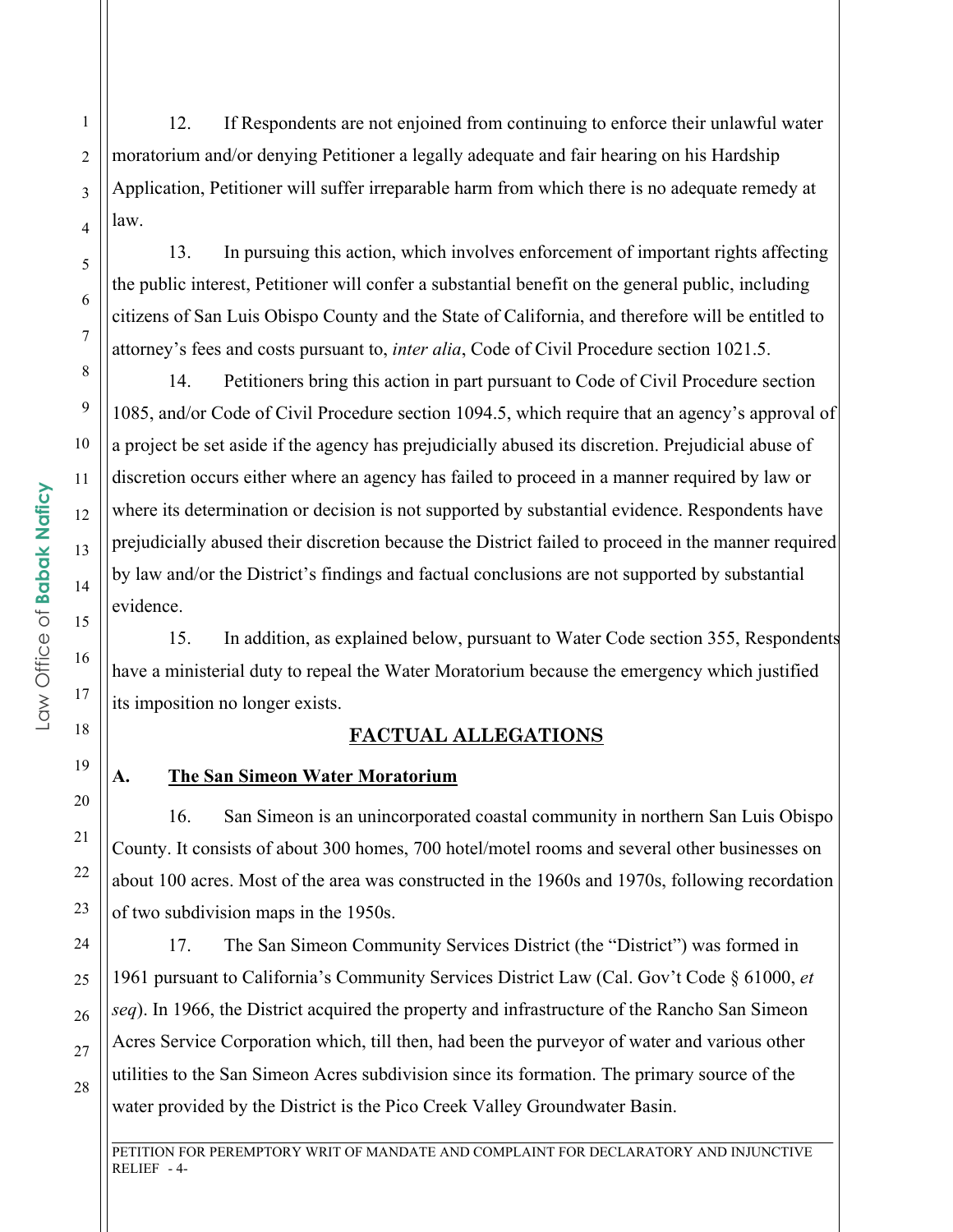18. The District's purview is limited by California law to the provision of various services including water, sewer, trash, traffic control, and street maintenance; it has no land use authority. Yet for more than 35 years, the District has, in effect, wielded its power to restrict virtually all residential and commercial development within its boundaries by maintaining a strict moratorium on new connections to water and sewer service. As explained below, the District's Water Moratorium was initially predicated on a water quality concerns that, as described below, have now been fully mitigated.

19. On January 15, 1986, the District Board passed District Ordinance No. 61 "Establishing a Temporary Moratorium on the Issuance of Water and Sewer Connections Within the Boundaries of the District." The then-Directors found that "[t]he granting of additional water and sewer connections within the District would result in an immediate threat to the public health and safety" due to "a serious water quality problem" in the district; there was no mention of water quantity problems. Ordinance No. 61 was set to be automatically repealed by its own terms on August 15, 1986 unless extended or replaced.

20. On August 13, 1986, District Ordinance No. 62 extended the temporary moratorium for another eight months, until April 1, 1987. On April 1, 1987, the District Board passed Ordinance No. 63, extending the moratorium for a full year. On March 9, 1988, Ordinance No. 66 extended the moratorium indefinitely, leaving its provisions "in effect until repealed."

21. A related ordinance, District Ordinance No. 65, adopted February 10, 1988, established a waiting list for water service: "any property owner may deposit the then current connection fees and be placed on the District's waiting list for service." The waiting list is published as a series of Resolutions<sup>1</sup> and has been the subject of additional related ordinances: on July 12, 2006, Ordinance No. 101, establishing a program to transfer existing water and sewer service allocations among parcels, identified "Waiting List Commitments" as an "Existing Commitment" for water service, along with active and non-active service commitments. Ordinance No. 108 amended Ordinance No. 101 on May 12, 2010; Ordinance No. 115 amended Ordinance No. 108 on October 8, 2014.

\_\_\_\_\_\_\_\_\_\_\_\_\_\_\_\_\_\_\_\_\_\_\_\_\_\_\_\_\_\_\_\_\_\_\_\_\_\_\_\_\_\_\_\_\_\_\_\_\_\_\_\_\_\_\_\_\_\_\_\_\_\_\_\_\_\_\_\_\_\_\_\_\_\_\_\_\_\_\_\_\_\_\_\_\_\_\_\_\_\_\_\_\_\_\_\_\_\_\_\_\_\_\_

1

2

3

4

5

6

7

8

9

10

11

12

13

14

15

16

17

18

19

20

21

22

23

24

25

26

27

<sup>&</sup>lt;sup>1</sup> The most recent waiting list is codified in CSD Resolution No. 20-426, passed and adopted by the CSD on October 14, 2020.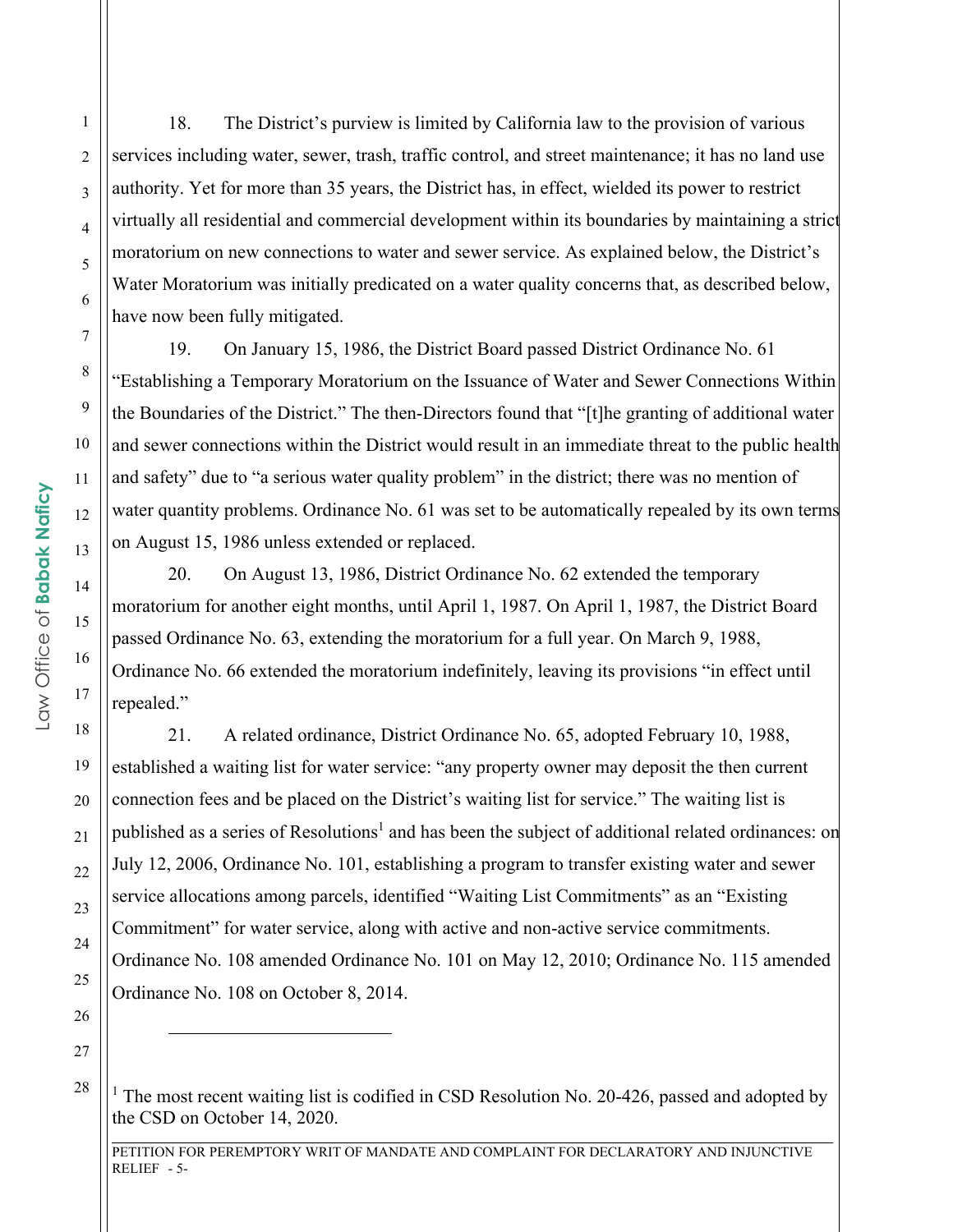22. On October 11, 2006, the District's Board passed Ordinance No. 102 to "keep in effect said water connection moratorium" as "originally established by Ordinance No. 61 and extended by Ordinance No. 63 and Ordinance No. 66." Like its immediate predecessor, Ordinance No. 102 also remains in effect "until repealed." In addition to carrying forward the other terms of its predecessors, Ordinance No. 102 expanded and established procedures for Hardship Applications (first introduced by Ordinance No. 77 in 1992), permitting "any person aggrieved by this moratorium law" to petition the Board for a public hearing on the merits of their claim for an exemption from the moratorium. By adopting Ordinance No. 102, the CSD board essentially admitted that the ongoing operation of the moratorium is capable of causing a hardship and that sufficient supplies exist to safely provide water service to such individuals.

## **B. Alleviation of any potential Water Shortage**

23. Since District Ordinance No. 102 was passed in 2006, significant infrastructure improvements have drastically reduced or eliminated any potential water shortage that may have justified the imposition of the moratorium. In 2012, the Water Reuse Project was completed. A Reverse Osmosis Unit ("ROU") was installed in 2016 to "treat brackish and mineral heavy community water from the existing well field." In September 2019, the District completed environmental review for the installation of two new water storage tanks that will hold more than 800,000 gallons for fire suppression.

24. In addition, the overall water use in the District has been drastically reduced at least in part because of a series of conservation ordinances adopted by District beginning with Ordinance No. 64 in 1987. Ordinances No. 71 and 72 established standards for "Installation of Water Conserving Devices and Plumbing" and civil liability for failure to comply with retrofit requirements, respectively. On June 10, 2009, District Ordinance No. 104 established a threestage water conservation plan, last amended and restated by Ordinance No. 177 on December 14, 2016.

25. Consistent with the evidence in the record, the District itself has repeatedly admitted that sufficient water exists at least to serve all its existing Waiting List Commitments. The 2014 update to the Pico Creek Valley Groundwater Basin Availability Study, for example, identified a sustainable yield of 120-acre feet per year, prior to the installation of the District's ROU which further mitigates the effects of seawater intrusion when water levels fall during dry periods. The District's 2018 Water Master Plan estimated an average daily demand of 76,500

\_\_\_\_\_\_\_\_\_\_\_\_\_\_\_\_\_\_\_\_\_\_\_\_\_\_\_\_\_\_\_\_\_\_\_\_\_\_\_\_\_\_\_\_\_\_\_\_\_\_\_\_\_\_\_\_\_\_\_\_\_\_\_\_\_\_\_\_\_\_\_\_\_\_\_\_\_\_\_\_\_\_\_\_\_\_\_\_\_\_\_\_\_\_\_\_\_\_\_\_\_\_\_ PETITION FOR PEREMPTORY WRIT OF MANDATE AND COMPLAINT FOR DECLARATORY AND INJUNCTIVE RELIEF  $-6$ -

1

2

3

4

5

6

7

8

9

10

11

12

13

14

15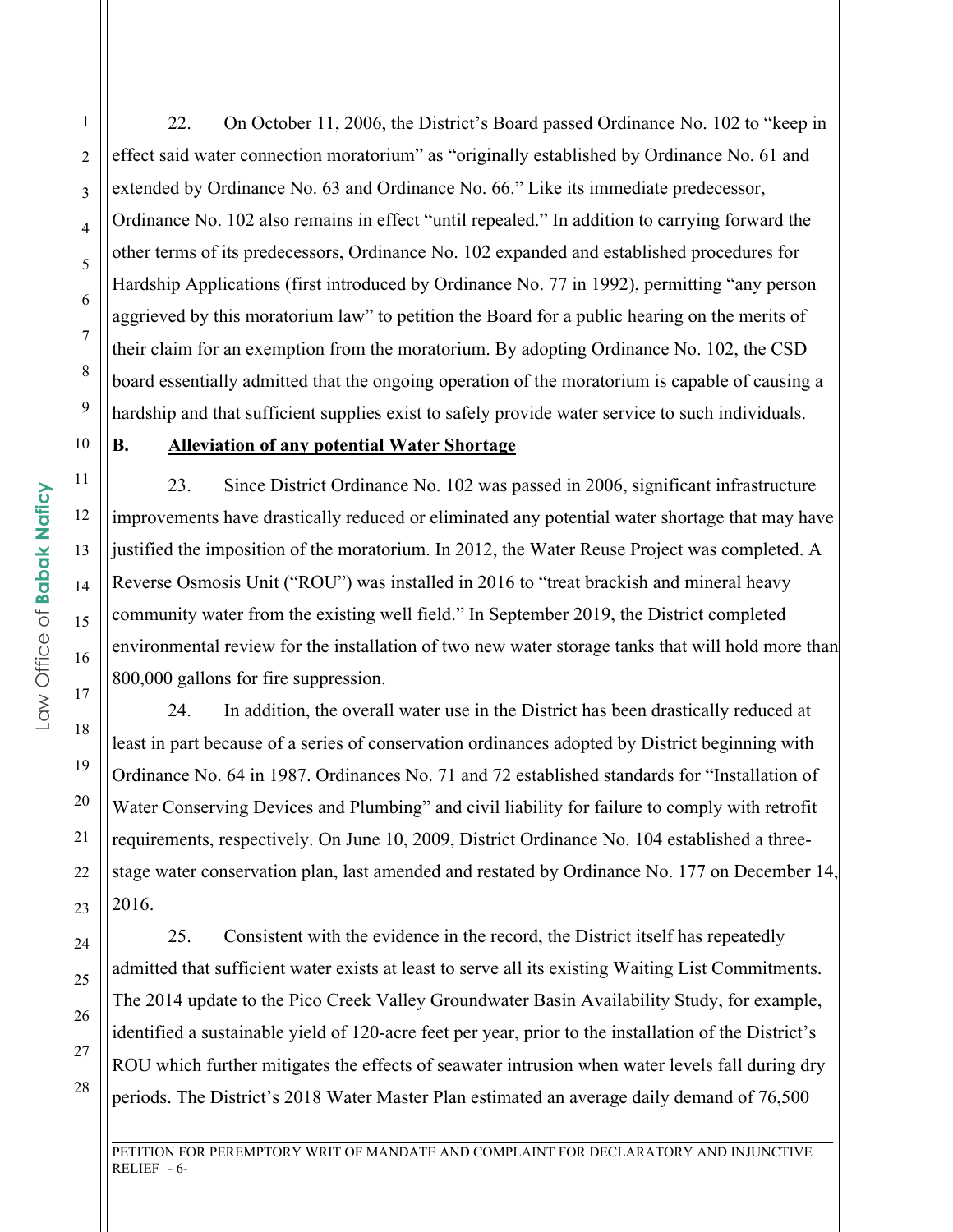gallons (based on data gathered between January 2014 and December 2016), which amounts to roughly 103 acre feet per year. Accordingly, substantial evidence supports the conclusion that the conditions that arguably gave rise to the moratorium are no longer present.

26. At the District Board meeting on September 9, 2020, Petitioner's request to repeal the Water Moratorium and the opinion letter from attorney William Walter regarding the effect of Water Code section 355 were discussed. Then-District manager Charles Grace stated that there was enough water to serve each member of the waiting list and still have a water surplus.

27. The evidence in the record, including the District's own internal documents and public discussions, demonstrates that the considerations that arguably justified the original Water Moratorium in 1986 now no longer exist, yet the Water Moratorium endures without any reasonable justification, at great cost to the public in general, and Petitioner in particular.

#### **C. The District's Persistent Refusal to Lift or Modify the Water Moratorium**

28. At their regular meeting on November 13, 2019, the District's Board discussed lifting the water moratorium. Instead of voting to lift or modify the moratorium to allow at least some new water connections, they directed staff to pursue proposals for an environmental review document after a newly appointed consultant claimed repeal of the moratorium could be subject to the provisions of the California Environmental Quality Act ("CEQA"). The hiring of the consultant was delayed. As set forth more fully below, because the District has no land use authority, its decision to lift or modify the moratorium is not subject to CEQA.

29. The moratorium was again discussed at the regular meeting of the Board on September 9, 2020. The Board considered the implications of either lifting the moratorium or serving those on the waiting list without further environmental review. Board members were encouraged to do their own research and staff was directed to develop a process to move forward with the repeal of Ordinance No. 102.

30. At the October 14, 2020, District Board meeting, an ad hoc committee was established to review the process of issuing Will-Serve letters to potential new water connections. On October 28, 2020, the Board discussed policies and procedures for reviewing proposals from environmental consultants to conduct the environmental analysis regarding repeal of the Water Moratorium. In November 2020, the Board hired consultant Paavo Ogren, recently retired from the Oceano Community Services District, to help guide the process of lifting the Moratorium.

PETITION FOR PEREMPTORY WRIT OF MANDATE AND COMPLAINT FOR DECLARATORY AND INJUNCTIVE RELIEF  $-7$ -

\_\_\_\_\_\_\_\_\_\_\_\_\_\_\_\_\_\_\_\_\_\_\_\_\_\_\_\_\_\_\_\_\_\_\_\_\_\_\_\_\_\_\_\_\_\_\_\_\_\_\_\_\_\_\_\_\_\_\_\_\_\_\_\_\_\_\_\_\_\_\_\_\_\_\_\_\_\_\_\_\_\_\_\_\_\_\_\_\_\_\_\_\_\_\_\_\_\_\_\_\_\_\_

1

2

3

4

5

6

7

8

9

10

11

12

13

14

15

16

17

18

19

20

21

22

23

24

25

26

27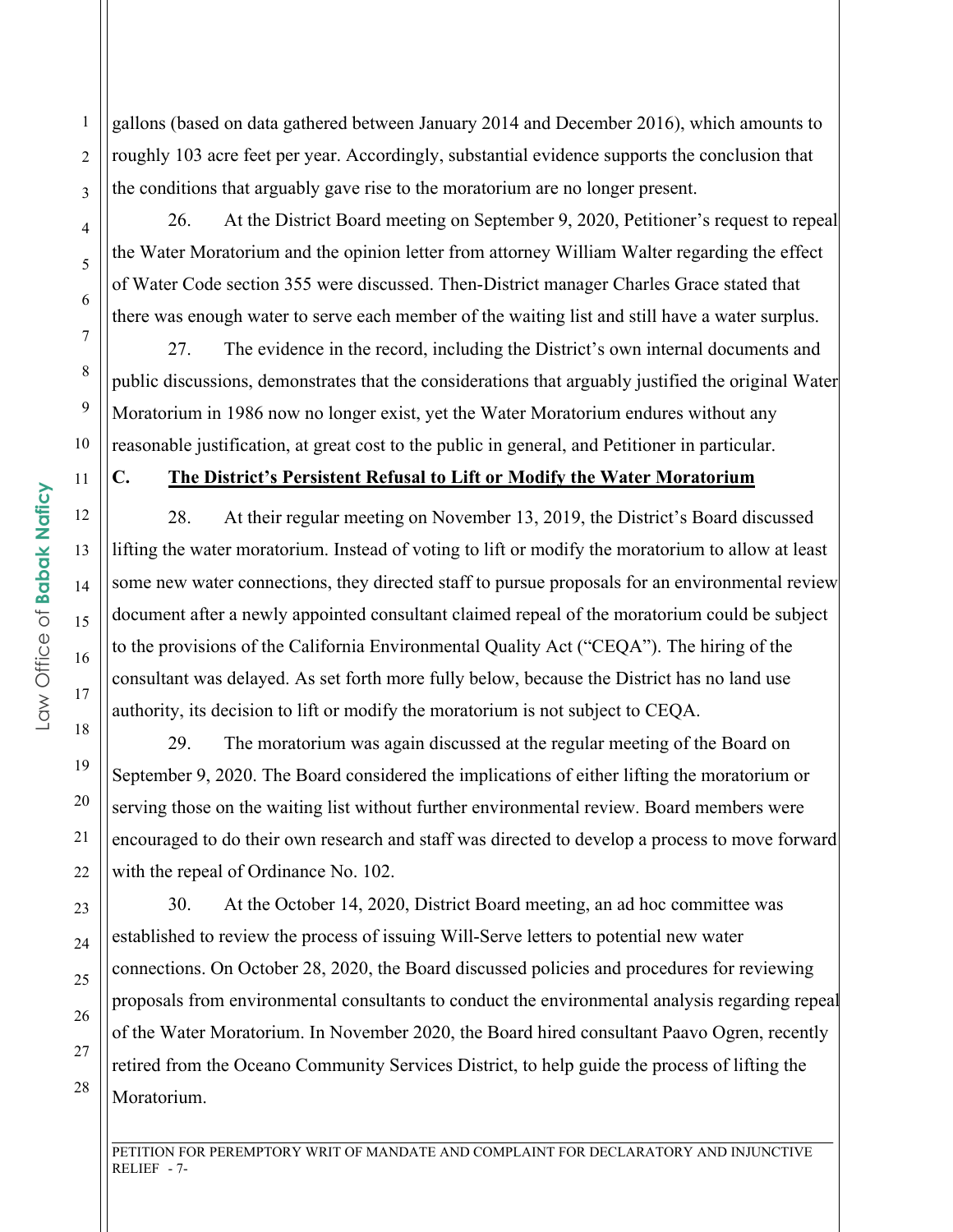31. At the January 14, 2021, District Board meeting, the Water Moratorium was discussed incidentally to the Board's discussion of Plaintiff's Hardship Application under Section V of Ordinance No. 102. A special public meeting was set for February 9, 2021, immediately preceding the regular meeting of the Board, for a presentation by consultant Paavo Ogren and District attorney Jeffrey Minnery regarding the ongoing efforts to remove or amend the Water Moratorium.

32. At the special meeting on February 9, 2021, consultant Paavo Ogren outlined his recommendations for a three-phase plan to repeal or modify the District's Water Moratorium. First, all discretionary decisions regarding water use would be addressed in an update to the District's Water System Master Plan, last updated in 2018 without an Environmental Impact Report ("EIR"). Petitioner contends that the lifting of the mortarium is not a "project" within the meaning of the California Environmental Quality Act ("CEQA") (Pub. Res. Code § 21000, *et seq.*) and does not involve exercise of discretion as the District is not a planning agency and has no authority to approve or deny land-use projects. The District, moreover, is not able to act as a lead agency in order to conduct environmental review as required by CEQA. However, because, according to Mr. Ogren, the approval of a Water System Master Plan is categorically exempt from environmental review under CEQA, Ogren claims the District may thus be able to avoid the costly and time consuming environmental review that its legal advisors believe would otherwise be required to repeal or modify the moratorium. Petitioner contends that even if the District's decision to lift or modify the moratorium was the kind of decision that requires CEQA review, the District would not be able to avoid the legal requirement (if any exists) to conduct environmental review merely by preparing a revised Water System Master Plan.

33. According to the Ogren plan, after completing a revised Water System Master Plan, the District would still need to determine whether there are any remaining discretionary actions involved in the lifting of the Moratorium that could trigger an environmental review requirement under CEQA. Finally, the District would develop a process for issuing will-serve letters, including setting fees and guidelines to help this essentially ministerial process comply with CEQA. However, ministerial decisions are exempt from CEQA. At the close of the special meeting, the Board approved a motion directing staff to update the District's Master Plan based on the guidelines for Urban Water Management Plans contained in the California Water Code.

PETITION FOR PEREMPTORY WRIT OF MANDATE AND COMPLAINT FOR DECLARATORY AND INJUNCTIVE RELIEF - 8-

\_\_\_\_\_\_\_\_\_\_\_\_\_\_\_\_\_\_\_\_\_\_\_\_\_\_\_\_\_\_\_\_\_\_\_\_\_\_\_\_\_\_\_\_\_\_\_\_\_\_\_\_\_\_\_\_\_\_\_\_\_\_\_\_\_\_\_\_\_\_\_\_\_\_\_\_\_\_\_\_\_\_\_\_\_\_\_\_\_\_\_\_\_\_\_\_\_\_\_\_\_\_\_

1

2

3

4

5

6

7

8

9

10

11

12

13

14

15

16

17

18

19

20

21

22

23

24

25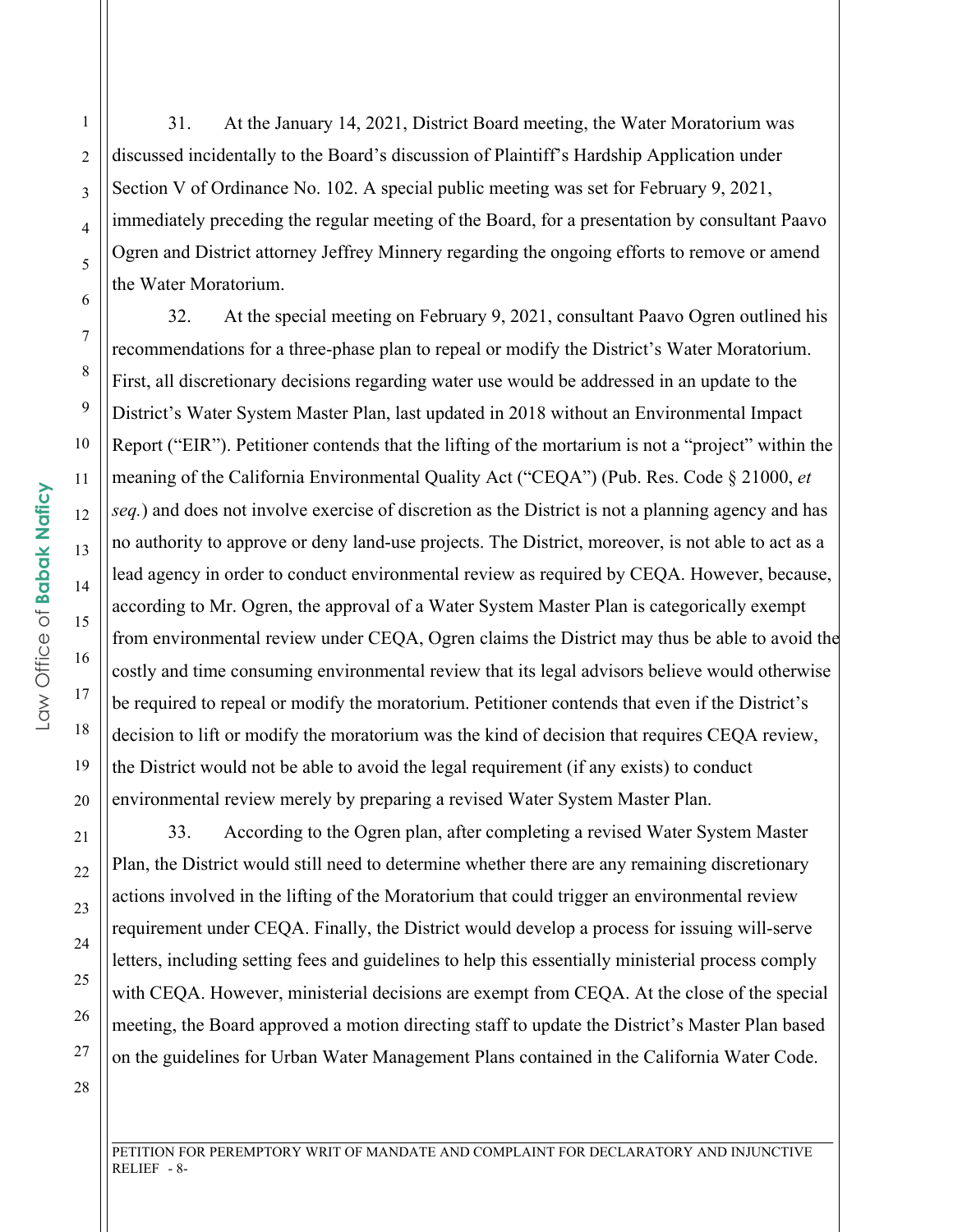34. The August 20, 2021, District Board meeting agenda sought authorization to "solicit/advertise a RFP to update the Water Master Plan and to solicit/advertise a RFP for an Instream Flow Study." Based on information and belief, Petitioner contends that the District has hired a consultant to prepare an Instream Flow Management Plan.

5

1

2

3

4

6

7

8

9

10

11

12

13

14

15

16

17

18

19

20

21

22

23

24

25

26

## **D. Petitioner's San Simeon Property**

35. The real property that is the subject of this petition is located in San Simeon, an unincorporated area of San Luis Obispo County, California. It is a vacant lot, San Luis Obispo County Assessor's Parcel Number 013-071-009, comprising 1.1 acres of the Arbuckle Tract along the northeast side of Avonne Avenue. The property is bordered on the southeast by an apartment complex and on the northwest by single and multi-family residences. The lot directly across Avonne Avenue is also vacant. Beyond that, along Cabrillo Highway, Motel 6 is interposed between the property and the view from the Pacific Ocean.

36. The Property is zoned Residential Multi-Family. Because San Simeon is an unincorporated area, the County of San Luis Obispo is the agency responsible for issuing development permits for the Property. The Property falls within the California Coastal Zone and so is subject to the additional planning controls of San Luis Obispo County's Local Coastal Program.<sup>2</sup> The lot currently sits empty, devoid even of trees; its only vegetation is seasonal grass which Petitioner is required to keep mowed no higher than six inches.

37. Petitioner purchased the Property in July 2004 for \$207,000 as a retirement investment. He relied in part on the reasonable belief that water for new development would soon be freed by the proposed Hearst Ranch conservation easement. But instead of loosening restrictions on new connections, the District passed Ordinance No. 102 in 2006, again extending the moratorium on water and sewer service and preventing any economic use of the Property.

38. Realizing that it could be years before sufficient water supplies were developed by the District, Petitioner agreed to sell the property for \$50,000 in 2008-2009, an astonishing loss of nearly 75% of its value less than half a decade prior. But escrow fell through and he has

<sup>&</sup>lt;sup>2</sup> The San Luis Obispo County Local Coastal Program (Cal. Pub. Res. Code § 30500) was certified by the Coastal Commission in 1986 and its policies are implemented in San Luis Obispo County Code Title 23, Coastal Zone Land Use Ordinance.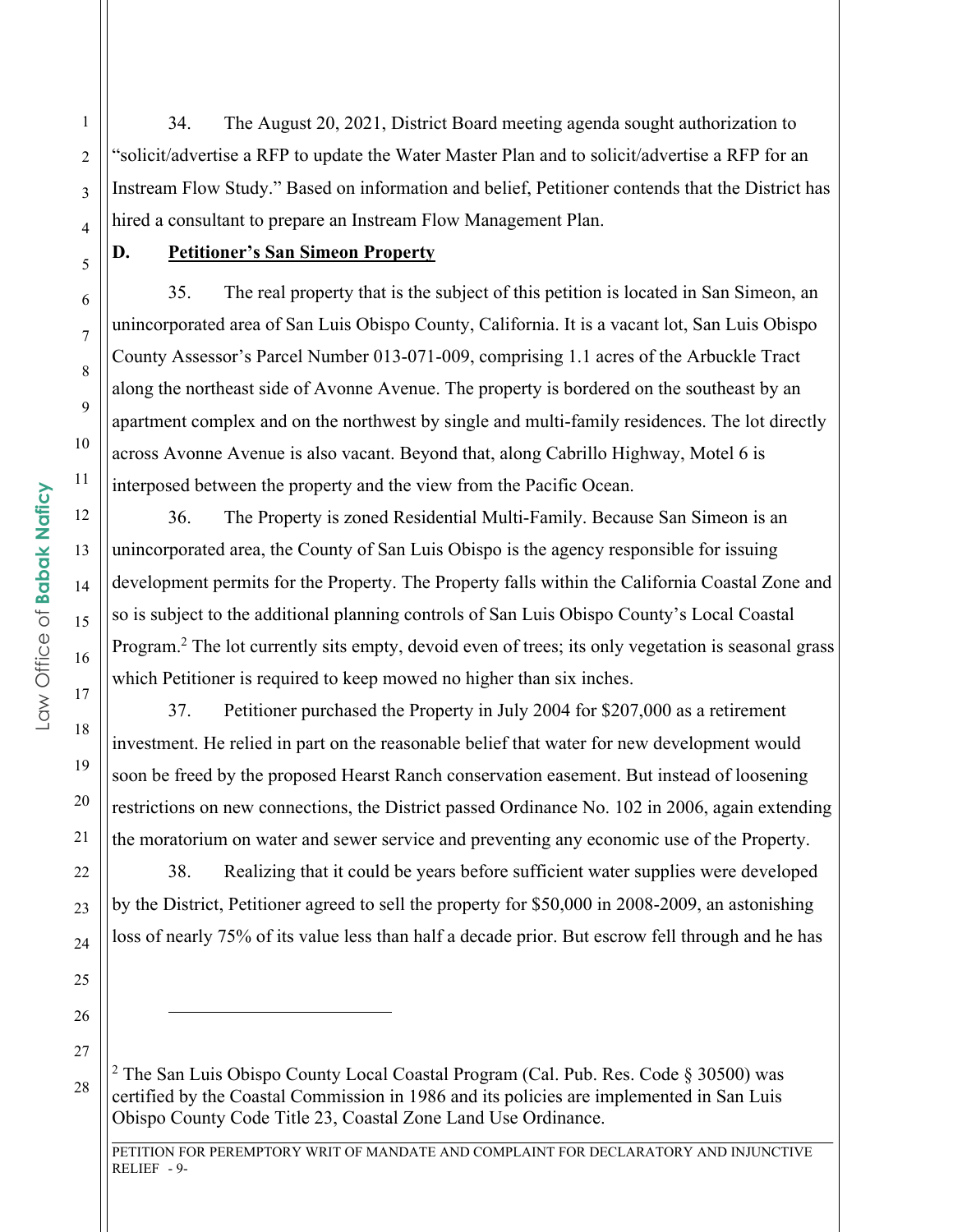since been unable to resell the property at any price while water service remains unavailable due to the water moratorium.

39. On October 8, 2014, Petitioner paid \$2,280 to join the District's Wait List for Water, Sewer, and Service Allocations.<sup>3</sup> He reserved service for ten residences.

40. In September 2019, Petitioner paid \$500 for a pre-application planning meeting with the County of San Luis Obispo Department of Planning and Building to discuss plans for a fifteen-unit residential development on the Property. The County informed Petitioner that he must first obtain a "Will-Serve Letter" from the District confirming the availability of water and sewer service to the Property before applying for any permits related to the proposed development project. The County also informed Petitioner, however, that his proposed development is consistent with all applicable zoning and land use regulations and would therefore be expected to sail through the development process once the District issues a Will Serve letter.

41. In November 2019, Petitioner paid an additional \$1,140 to add five more units to his reservation on the CSD Wait List for a total of fifteen EDUs, or equivalent dwelling units.<sup>4</sup>

42. A Will-Serve letter does not generally result in immediate activation of water service; any new development proposal must also go through San Luis Obispo County's rigorous permit approval process including applicable environmental review—a process that can take years. Yet even the issuance of will-serve letters is currently prevented by the District's water moratorium, allowing the District Board to exert control over any new development despite their lack of land use authority.

43. The Property was assessed by San Luis Obispo County for 2020/2021 property taxes and its value was set at \$86,593. However, the practical value of the Property is currently a net-loss; Petitioner has no viable economic use for the property without water service but is still paying property taxes and various maintenance costs, including the cost of weed abatement which is specifically required by District Ordinance No. 119. Because the Property consists of a small, one-acre vacant lot set amidst other multi-family residential developments, there is no conceivable use without water and sewer services.

<sup>3</sup> District Resolution No. 14-369, passed and adopted on November 12, 2014. <sup>4</sup> District Resolution No. 20-426, passed and adopted on October 14, 2020.

\_\_\_\_\_\_\_\_\_\_\_\_\_\_\_\_\_\_\_\_\_\_\_\_\_\_\_\_\_\_\_\_\_\_\_\_\_\_\_\_\_\_\_\_\_\_\_\_\_\_\_\_\_\_\_\_\_\_\_\_\_\_\_\_\_\_\_\_\_\_\_\_\_\_\_\_\_\_\_\_\_\_\_\_\_\_\_\_\_\_\_\_\_\_\_\_\_\_\_\_\_\_\_

1

2

3

4

5

6

7

8

9

10

11

12

13

14

15

16

17

18

19

20

21

22

23

24

25

26

27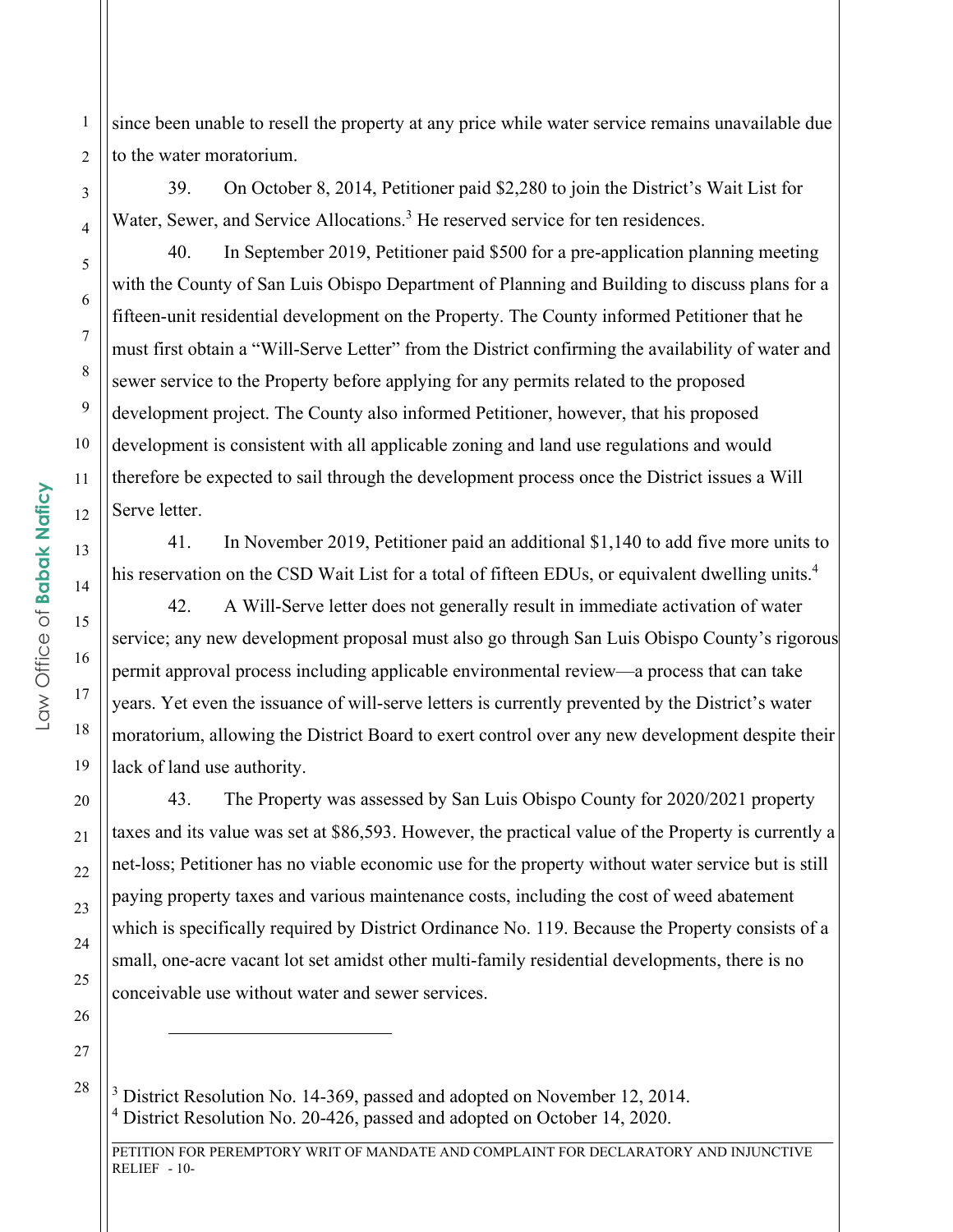1 2

3

4

5

6

7

8

9

10

11

12

#### **E. Petitioner's Exhaustion of Administrative Remedies**

44. Following his pre-permit meeting with the San Luis Obispo County Department of Planning and Building on September 10, 2019, Petitioner wrote to the District Board on October 30, 2019, to request a Will-Serve Letter for the Property. In his letter, Petitioner pointed out that the issues of water quality and quantity that originally justified the Water Moratorium no longer existed.

45. Petitioner attended the November 13, 2019 District Board meeting where the Water Moratorium was discussed and made public comment, identifying himself as a property owner and Waiting List member. As explained above, the Board passed a motion directing its staff to solicit proposals for environmental consultants to "move forward with the CEQA process."

46. On July 27, 2020, Petitioner wrote to the District Board to renew his request for a Will Serve Letter for the Property. Petitioner advised the Board that he had no beneficial use of the Property without the Will Serve Letter and that he had asked attorney William S. Walter, an attorney specializing in land use and water rights, to review the legal issues posed by the ongoing Water Moratorium. Petitioner enclosed a letter from Mr. Walter dated July 24, 2020, which the CSD distributed to its Directors and also made available to the general public.

47. In October 2020, Petitioner engaged attorney Jeffery Stulberg to represent him in the ongoing effort to obtain relief from the Water Moratorium in relation to his San Simeon property. After initial discussions with the District regarding their timeline for lifting the Water Moratorium, Petitioner submitted a Hardship Application pursuant to Section V of Ordinance No. 102 and requested an up or down vote on the issue at the December 9, 2020, District Board meeting. The item was listed on the agenda as Business Action Item D. "Consideration of request from Robert Hather for an intent to serve letter."

48. Instead of the anticipated consideration and final decision on the Hardship application, Petitioner learned that the item had not been properly noticed as a public hearing and there was "no formal timeline associated with the District having to respond to this request." Despite protests from Director Carson who felt that Petitioner's application should be granted, the Board voted "to table this item until the January Board meeting." Based on the representations of the District's counsel, it appears that the District did not believe it was under

Law Office of Babak Naficy Law Office of **Babak Naficy** 13 14 15 16

PETITION FOR PEREMPTORY WRIT OF MANDATE AND COMPLAINT FOR DECLARATORY AND INJUNCTIVE  $RELIEF - 11-$ 

\_\_\_\_\_\_\_\_\_\_\_\_\_\_\_\_\_\_\_\_\_\_\_\_\_\_\_\_\_\_\_\_\_\_\_\_\_\_\_\_\_\_\_\_\_\_\_\_\_\_\_\_\_\_\_\_\_\_\_\_\_\_\_\_\_\_\_\_\_\_\_\_\_\_\_\_\_\_\_\_\_\_\_\_\_\_\_\_\_\_\_\_\_\_\_\_\_\_\_\_\_\_\_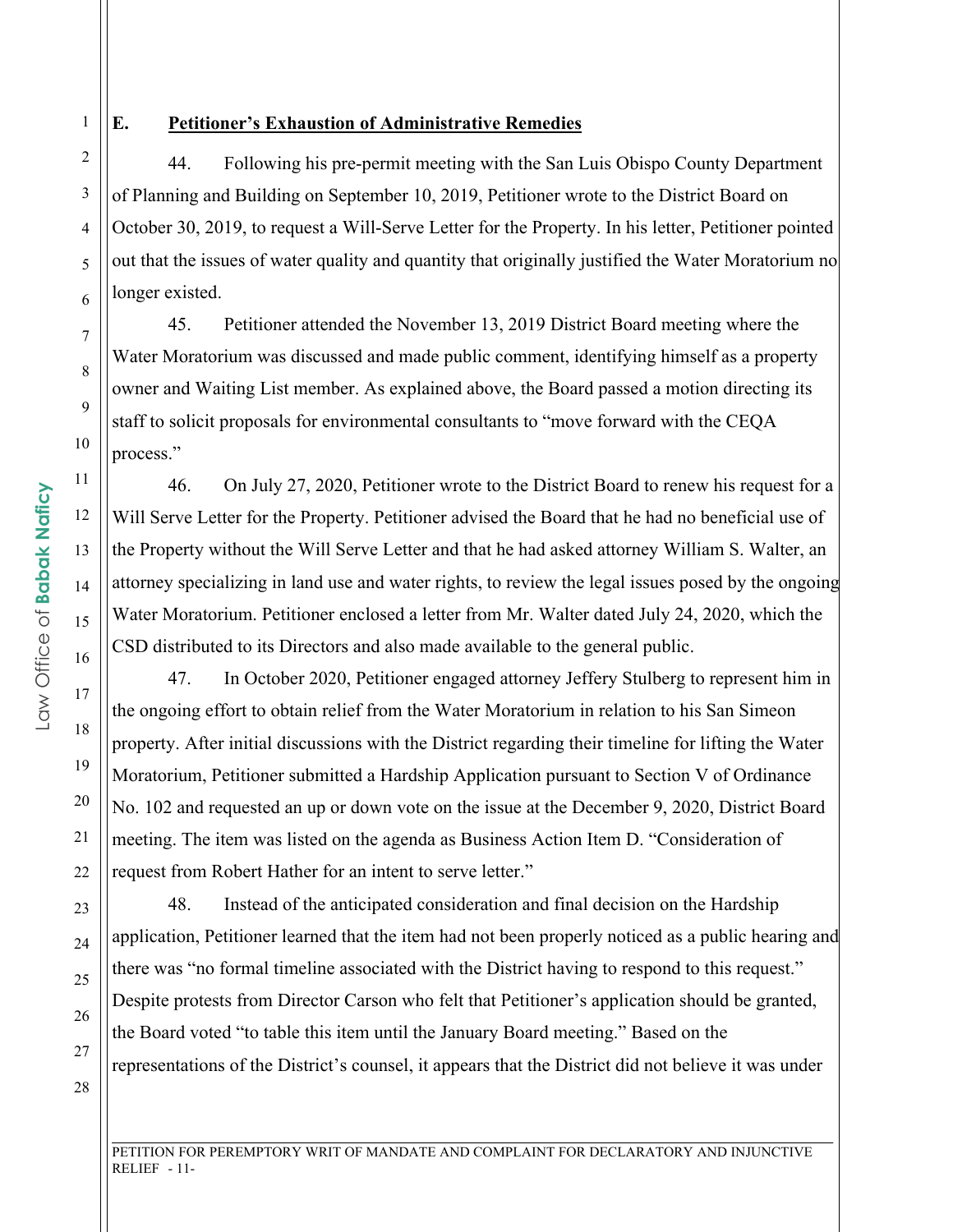any legal obligation to take action on the Hardship Application within any reasonable amount of time.

49. At the January 14, 2021, meeting, the District Board again discussed Petitioner's Hardship Application but again voted "to continue this matter to the Regular [sic] meeting in February." Again, the item had not been noticed or agendized for a public hearing and again, Director Carson opined that Plaintiff "was following the process laid out in the Ordinance" and "the Board should consider [his] request."

50. To inform their discussion of Petitioner's Hardship Application and learn more about the evolving plans to repeal or amend the Water Moratorium, the Board scheduled a special meeting immediately prior to their regular February meeting.

51. Believing that his Hardship Application would finally be given a public hearing and an up or down vote at the February meeting, Petitioner submitted to the District for its consideration a short supplemental letter on January 25, 2021. In that letter, Petitioner requested that his Hardship Application be considered on its own merits, as required by Ordinance No. 102, section V, rather than linked to the larger discussion of repealing or amending the Water Moratorium. Petitioner also asked the Board to consider whether provisions of the Water Moratorium were affecting an unconstitutional taking of his property, which would trigger the requirements under Ordinance No. 102 Section VI that all such provisions "be disregarded to the extent necessary to avoid such unconstitutional taking."

52. At the special meeting on February 9, 2021, discussed supra, Mr. Ogren and attorney Minnery laid out a plan to avoid the expense and effort of what they characterized as a potentially mandatory environmental review by frontloading all discretionary decisions regarding the Water Moratorium into a CEQA-exempt master plan update. At the regular meeting on February 11, 2021, Plaintiff was chagrined to discover yet again that without any explanation or excuse, his Hardship Application had not been noticed for a public hearing and consideration by the Board, which voted "to continue this item for a future board meeting based on the inability to provide findings."

53. Following a public comment by Petitioner's attorney, the District's counsel declared that there was a threat of litigation and advised the Board to schedule a closed-session meeting to "discuss the pros and cons of Robert Hather's intent to serve letter before voting on approval." Director Carson made a motion that the Board schedule an up or down vote on

PETITION FOR PEREMPTORY WRIT OF MANDATE AND COMPLAINT FOR DECLARATORY AND INJUNCTIVE  $RELIEF - 12$ -

\_\_\_\_\_\_\_\_\_\_\_\_\_\_\_\_\_\_\_\_\_\_\_\_\_\_\_\_\_\_\_\_\_\_\_\_\_\_\_\_\_\_\_\_\_\_\_\_\_\_\_\_\_\_\_\_\_\_\_\_\_\_\_\_\_\_\_\_\_\_\_\_\_\_\_\_\_\_\_\_\_\_\_\_\_\_\_\_\_\_\_\_\_\_\_\_\_\_\_\_\_\_\_

1

2

3

4

5

6

7

8

9

10

11

12

13

14

15

16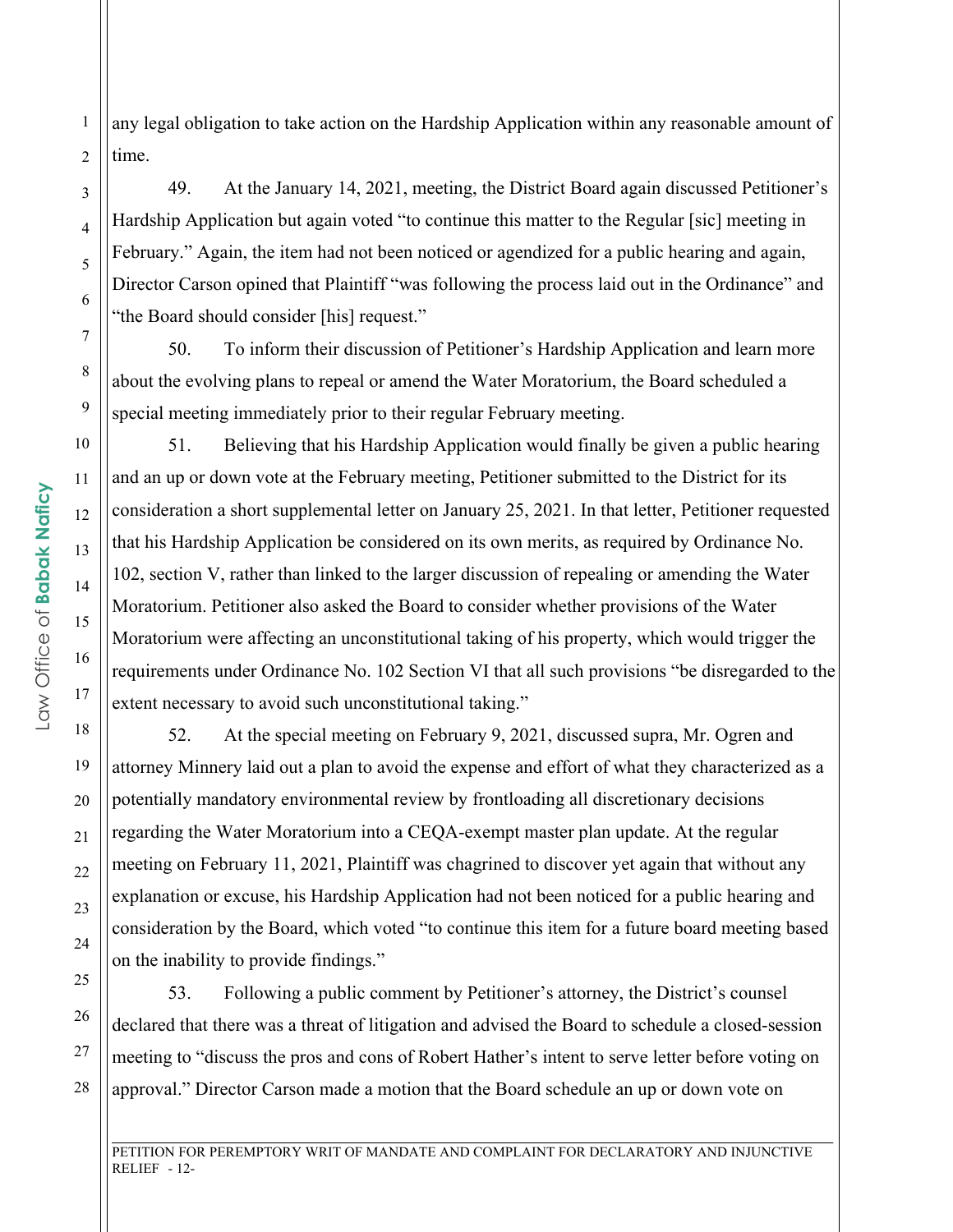Plaintiff's Hardship Application before the closed session but it did not receive a second so no action was taken. The closed session took place during the regular Board meeting on March 11, 2021.

54. The Hardship Application was not agendized or considered in the March or April meetings of the District. Representatives of the District participated in a facilitated mediation with Plaintiff and his attorneys on June 8, 2021, however the parties failed to reach a settlement.

55. Petitioner filed an initial complaint for damages in California Central District Court on June 9, 2021. The following day, on June 10, 2021, the District at last held a public hearing on his Hardship Application. During the hearing, a staff presentation to the Directors asked them to consider Petitioner's request in light of the nine elements laid out in Ordinance No. 102, section V, which, as explained above, allows the District to grant exemptions from its water moratorium pursuant to a hardship application.

56. In arbitrarily and capriciously denying Petitioner's Hardship Application, the District Board did not apply any of the nine factors<sup>5</sup> enumerated in section V to the facts presented by Petitioner and failed to make any findings regarding any of the nine elements. Instead, the District Board denied the hardship application based on consideration of a number of subjective and irrelevant factors, including, for example, the Board's erroneous belief that it could engage in land use planning and limit development in San Simeon by denying the hardship application.

57. Directors expressed concern that members of the Waiting List needed to be served in order, regardless of whether their proposed water use was imminent, even though no other member of the list has so far sought a hardship exemption.

26 27

> \_\_\_\_\_\_\_\_\_\_\_\_\_\_\_\_\_\_\_\_\_\_\_\_\_\_\_\_\_\_\_\_\_\_\_\_\_\_\_\_\_\_\_\_\_\_\_\_\_\_\_\_\_\_\_\_\_\_\_\_\_\_\_\_\_\_\_\_\_\_\_\_\_\_\_\_\_\_\_\_\_\_\_\_\_\_\_\_\_\_\_\_\_\_\_\_\_\_\_\_\_\_\_ PETITION FOR PEREMPTORY WRIT OF MANDATE AND COMPLAINT FOR DECLARATORY AND INJUNCTIVE RELIEF - 13-

1

2

3

4

5

6

7

8

9

10

11

12

13

14

15

16

17

18

19

20

21

22

<sup>24</sup> 25 28  $<sup>5</sup>$  The nine elements considered by a hardship application are (1) nature and extent of the</sup> hardship, (2) extent of proposed water usage, (3) existence of suspected environmental problems in the vicinity, (4) vegetation removal, (5) traffic impacts, (6) magnitude of potential environmental impacts, (7) potential storm water generation, (8) potential for re-zoning of subject property, and (9) other factors relevant to the particular circumstances. District Ordinance No. 102, section V. Admittedly, some of these elements are not appropriate considerations for the District to the extent that the District has no land use authority, and therefore should not reasonably base its decision to grant a hardship application on such factors as the magnitude of environmental impacts.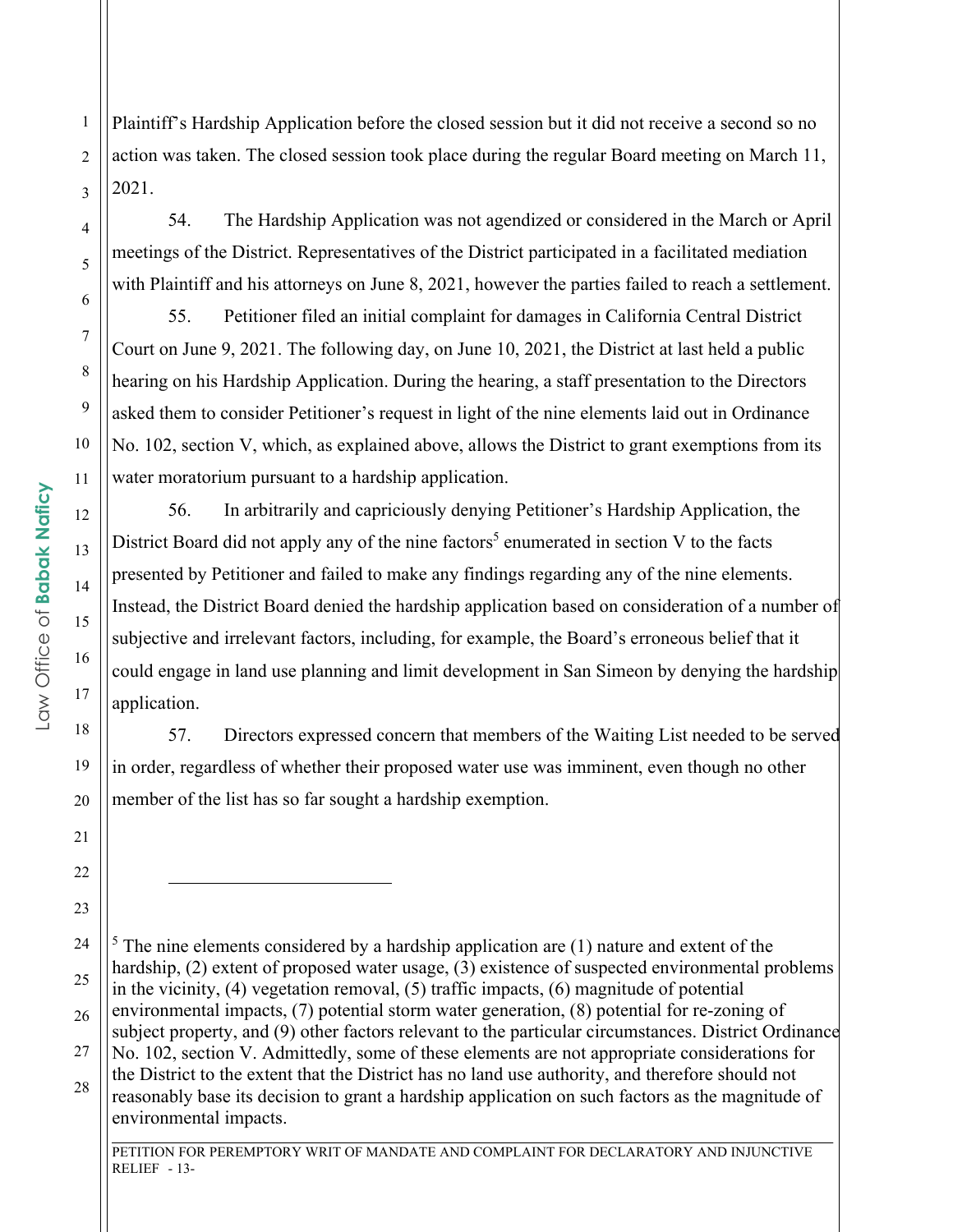58. The District also found that despite Petitioner's detailed application materials and follow up letters, it lacked information sufficient to grant this—or presumably any—hardship application without first completing its own determination regarding the general availability of water to the overall district. As discussed above, the District's process of determining districtwide water availability has now been ongoing for a number of years, with no clear end in sight. The District, moreover, has no legitimate need for additional information because based on the District's own studies and reports, the District General Manager has concluded that sufficient water exists at least to provide service to everyone on the wait list.

#### **CALIFORNIA WATER CODE EMERGENCY MORATORIA**

59. Water Code Section 350 "authorizes the governing body of a distributor of a public water supply to declare "a water shortage emergency condition" within its service area "whenever it finds and determines that the ordinary demands and requirements of water consumers cannot be satisfied without depleting the water supply ... to the extent that there would be insufficient water for human consumption, sanitation, and fire protection." Building Industry Assn. v. Marin Mun. Water Dist. (1991) 235 Cal.App.3d 1641, 1646.

60. Water Code section 353 in turn directs requires the governing body to adopt regulations and restrictions on the delivery and consumption of water within its jurisdiction in order to conserve the water supply for the greatest public benefit **"**with particular regard to domestic use, sanitation, and fire protection."

61. "After allocating and setting aside the amount of water which in the opinion of the governing body will be necessary to supply water needed for domestic use, sanitation, and fire protection, the regulations may establish priorities in the use of water for other purposes and provide for the allocation, distribution, and delivery of water for such other purposes, without discrimination between consumers using water for the same purpose or purposes." Wat. Code, § 354. The regulations may include denial of applications for new or additional service connections. Wat. Code, § 356.

62. The restrictive regulations so imposed are to be maintained only "until the supply of water available for distribution within such area has been replenished or augmented." Wat. Code, § 355.

63. The governing body's decision to impose or maintain a water moratorium is a legislative act that is reviewable" by means of ordinary mandate (Code Civ. Proc. § 1085) where

\_\_\_\_\_\_\_\_\_\_\_\_\_\_\_\_\_\_\_\_\_\_\_\_\_\_\_\_\_\_\_\_\_\_\_\_\_\_\_\_\_\_\_\_\_\_\_\_\_\_\_\_\_\_\_\_\_\_\_\_\_\_\_\_\_\_\_\_\_\_\_\_\_\_\_\_\_\_\_\_\_\_\_\_\_\_\_\_\_\_\_\_\_\_\_\_\_\_\_\_\_\_\_

PETITION FOR PEREMPTORY WRIT OF MANDATE AND COMPLAINT FOR DECLARATORY AND INJUNCTIVE RELIEF - 14-

1

2

3

4

5

6

7

8

9

10

11

12

13

14

15

16

17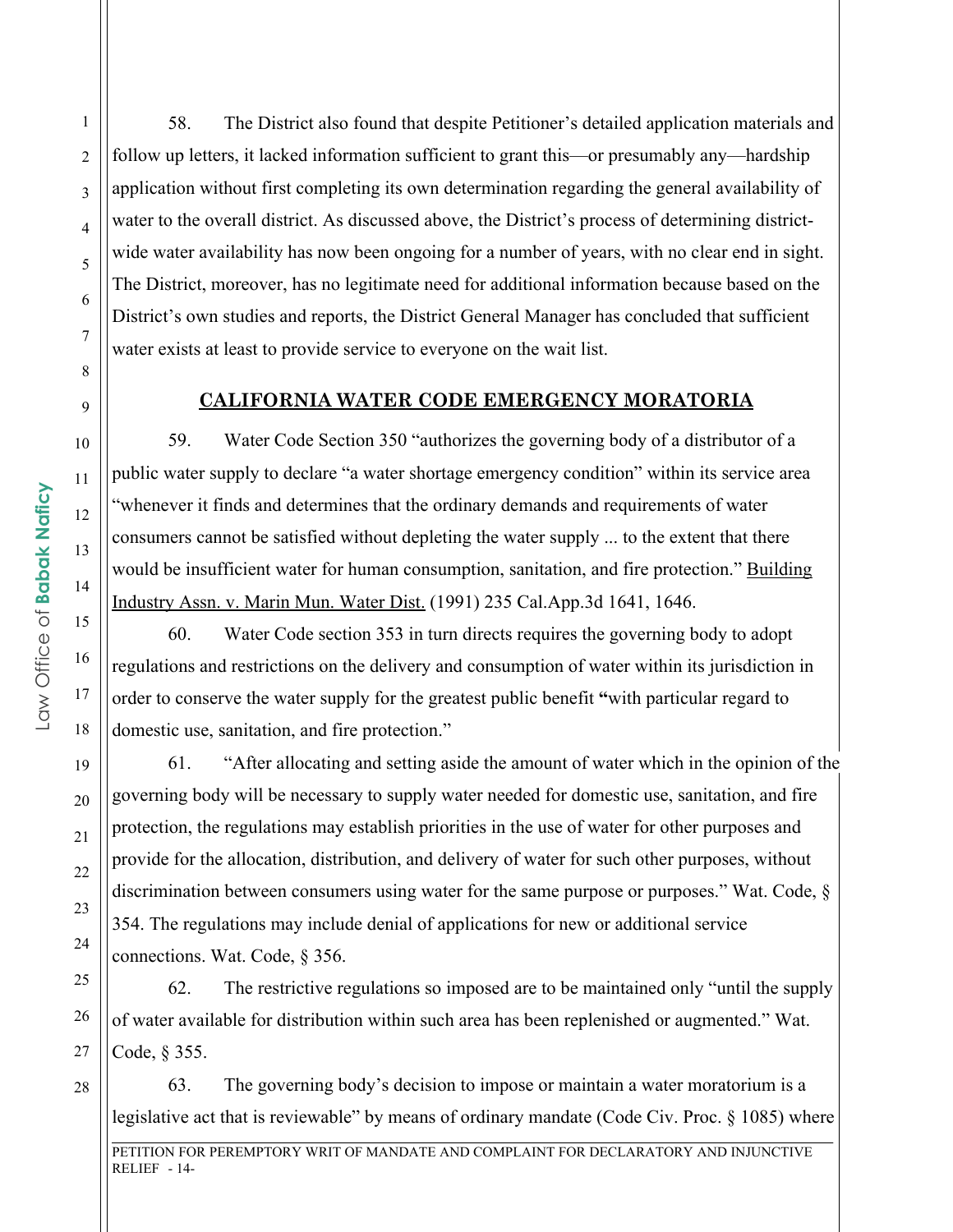the court is limited to a determination of whether District's actions were arbitrary, capricious or entirely lacking in evidentiary support, or whether it failed to follow the procedure and give the notices required by law." Swanson v. Marin Mun. Water Dist. (1976) 56 Cal.App.3d 512, 519.

#### **FIRST CAUSE OF ACTION**

#### **(Abuse of Discretion: Denial of Plaintiff's Hardship Application)**

64. Petitioner incorporates by reference each and every allegation contained in the preceding paragraphs of this Petition as though fully set forth herein.

65. The CSD Board abused its discretion and failed to proceed in the manner required by law because its denial of the Petitioner's hardship application was not based any legitimate or lawful factors, including any of the 9 factors enumerated in Section V of Ordinance No, 102.

66. The District Board members made statements during the hearing shows that the Board's denial of the hardship application was in whole or in part based on the District Board members' impermissible intent to prevent any growth or commercial and/or residential development in San Simeon. By so doing, the District Board improperly assumed the role of and acted as a planning agency when in fact, the District has no land use authority.

67. To the extent that the District Board's denial of Plaintiff's Hardship Application was purportedly based on a lack of adequate information about the District's water supplies, the District abused its discretion because any lack of information about water supplies and demand is a direct result of the District's own actions and inactions. The Board's findings that there was insufficient information to grant Plaintiff's Hardship Application until water-availability is determined for the entire district would essentially permit the District never to grant any hardship applications under Section V because the District can decide to remain deliberately ignorant of information it purportedly needs to grant a hardship application.

68. In any event, Petitioner specifically denies that the District lacked sufficient information to grant its hardship application.

69. The Board's unlawful denial of the Hardship damages was prejudicial to Mr. Hather as he continues to suffer damages as a result of his inability to proceed with his plans to develop his property.

\_\_\_\_\_\_\_\_\_\_\_\_\_\_\_\_\_\_\_\_\_\_\_\_\_\_\_\_\_\_\_\_\_\_\_\_\_\_\_\_\_\_\_\_\_\_\_\_\_\_\_\_\_\_\_\_\_\_\_\_\_\_\_\_\_\_\_\_\_\_\_\_\_\_\_\_\_\_\_\_\_\_\_\_\_\_\_\_\_\_\_\_\_\_\_\_\_\_\_\_\_\_\_ PETITION FOR PEREMPTORY WRIT OF MANDATE AND COMPLAINT FOR DECLARATORY AND INJUNCTIVE  $RELIEF - 15-$ 

1

2

3

4

5

6

7

8

9

10

11

12

13

14

15

16

17

18

19

20

21

22

23

24

25

26

27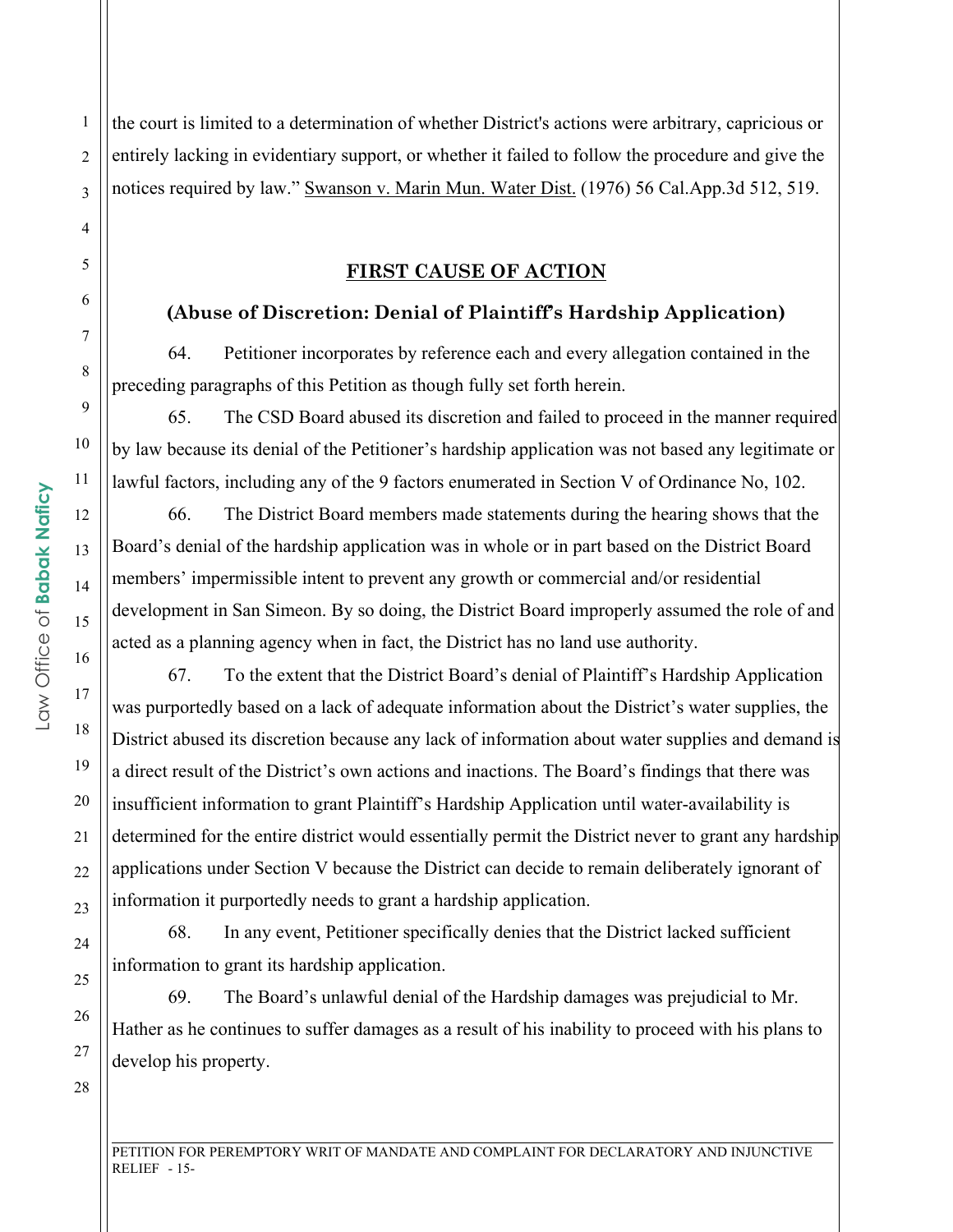70. Moreover, as a direct and proximate result of District's acts and omissions, as described hereinabove, Petitioner has and will continue to sustain violation of his procedural due process rights under the United States and California constitutions unless the denial of his hardship application is set aside.

71. Plaintiff has no adequate remedy at law and will suffer serious and irreparable damages and harm to his constitutional rights unless the District is directed to perform its duty under Ordinance No. 102, section V by adjudicating Plaintiff's Hardship Application based on one or more of the factors enumerated in the District's ordinance.

#### **SECOND CAUSE OF ACTION**

#### **VIOLATION OF DISTRICT ORDINANCE NO. 102**

#### **(Abuse of Discretion: Failure to Proceed in the Manner Required by Law by Maintaining the Moratorium)**

72. Petitioner incorporates by reference each and every allegation contained in the preceding paragraphs of this Petition as though fully set forth herein.

73. As set forth above, the evidence in the record, including reports and studies prepared by the District demonstrate that the conditions that arguably justified the imposition of the current moratorium and continued denial of water and sewer connection to new customers (particularly those on the so-called wait list) are no longer present. The alleged water shortage that the District cited as the basis for imposing the restriction on new connection is no longer present because, *inter alia*, the ROU deployed by the District is capable of addressing the occasional seawater intrusion issue and the District's overall water consumption has been substantially decreased through conservation measures. This evidence is reflected in the District's General Manager's admission that the District currently has sufficient water supplies to provide water to every property on the waitlist.

74. The evidence in the record shows, moreover, that the District and District Board members have in the past and continue to improperly use the moratorium as a means to regulate growth and suppress development in San Simeon. The District has no authority to regulate land use, and as such, cannot lawfully use its authority to impose restrictive regulation to preserve the District's water supplies as a bulwark against growth and much needed residential development.

\_\_\_\_\_\_\_\_\_\_\_\_\_\_\_\_\_\_\_\_\_\_\_\_\_\_\_\_\_\_\_\_\_\_\_\_\_\_\_\_\_\_\_\_\_\_\_\_\_\_\_\_\_\_\_\_\_\_\_\_\_\_\_\_\_\_\_\_\_\_\_\_\_\_\_\_\_\_\_\_\_\_\_\_\_\_\_\_\_\_\_\_\_\_\_\_\_\_\_\_\_\_\_

1

2

3

4

5

6

7

8

9

10

11

12

13

14

15

16

17

18

19

20

21

22

23

24

25

26

27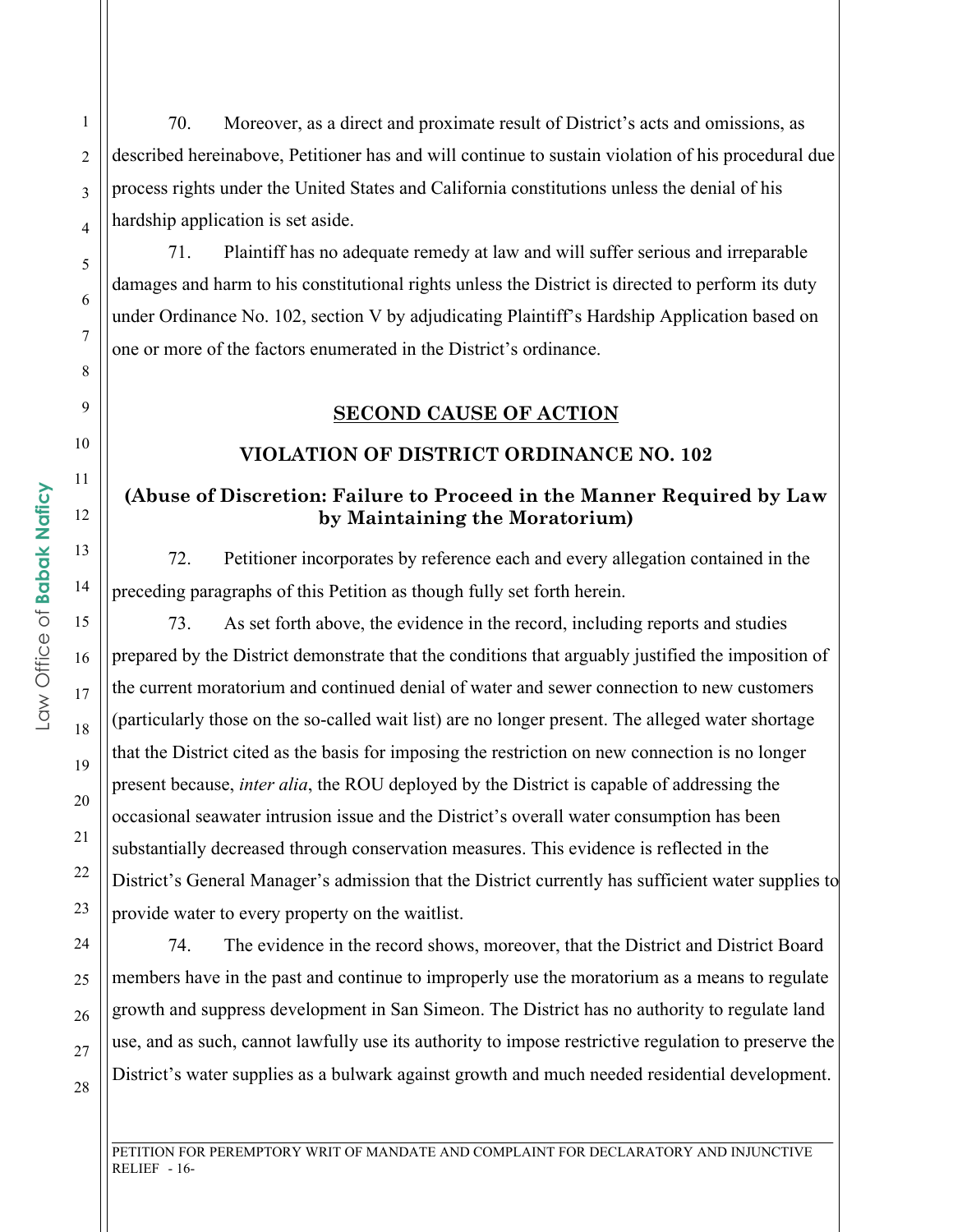75. Accordingly, the District's unconscionable decision to continue to maintain the moratorium and related restrictive regulations, particularly the ban on new water connections, is arbitrary, entirely lacking in evidentiary support.

# **THIRD CAUSE OF ACTION**

# **VIOLATION OF WATER CODE § 355**

# **(Abuse of Discretion: Failure to Proceed in the Manner Required by Law)**

76. Petitioner incorporates by reference each and every allegation contained in the preceding paragraphs of this Petition as though fully set forth herein.

77. Pursuant to Water Code section 355, the District is authorized to maintain necessary restrictive regulations, including denial of new connections pursuant to Water Code section 356, only "until the supply of water available for distribution within such area has been replenished or augmented." Wat. Code § 355.

78. As set forth hereinabove, the District's water supplies have been "replenished or augmented" within the meaning of the statute to such an extent that the restriction on new connections, particularly if limited to Petitioner (by virtue of his hardship application) or the land-owners on the wait list, can no longer be reasonably maintained by the District. Accordingly, the District's failure to lift or modify the moratorium as justified by the current information available concerning the adequacy of the District's water supplies is unreasonable.

79. The District's refusal to lift or modify the moratorium or ease the restrictions on new connections, including the new water connection sought by Petitioner constitutes an abuse of discretion to the extent that it is arbitrary, capricious and lacking in evidentiary basis, and constitutes a failure to proceed in the manner required by law.

# **PRAYER FOR RELIEF**

WHEREFORE, ROBERT HATHER prays for judgement against SAN SIMEON COMMUNITY SERVICES DISTRICT and the BOARD OF DIRECTORS OF SAN SIMEON COMMUNITY SERVICES DISTRICT, as set forth below:

> (1) That the Court issue an alternative and peremptory writ of mandate commanding Respondents to set aside, invalidate, and void the June 10, 2021, denial

1

2

3

4

5

6

7

8

9

10

11

12

13

14

15

16

17

18

19

20

21

22

23

24

25

26

27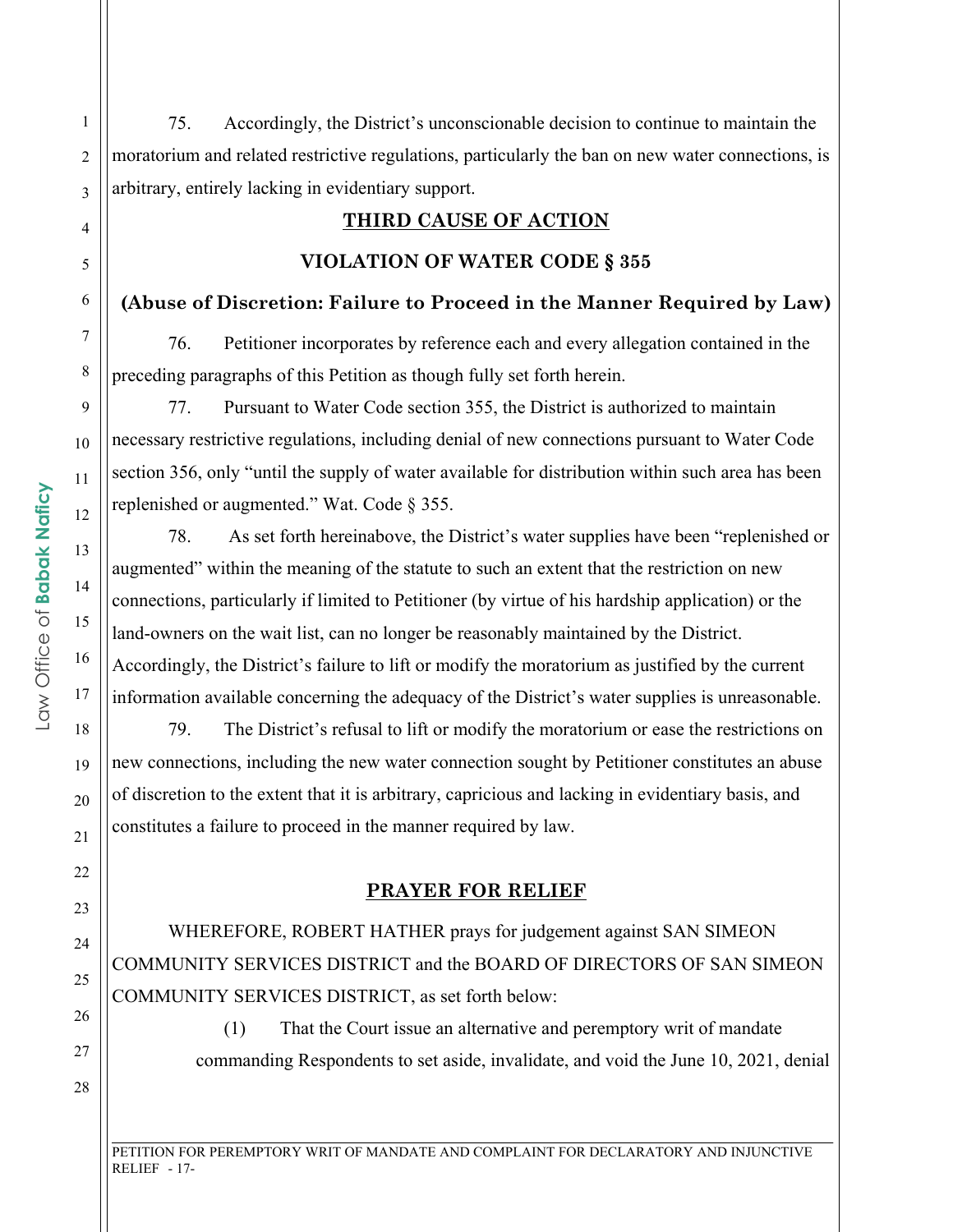| 1  | of Petitioner's Hardship Application for relief from the District's water moratorium   |
|----|----------------------------------------------------------------------------------------|
| 2  | as to his San Simeon property;                                                         |
| 3  | That the Court issue an alternative and peremptory writ of mandate<br>(2)              |
| 4  | commanding Respondents to repeal or at least modify the water moratorium and           |
| 5  | associated restrictions;                                                               |
| 6  | (3)<br>For declaratory judgment, stating that the SAN SIMEON COMMUNITY                 |
| 7  | SERVICES DISTRICT'S water moratorium is hereby repealed by operation of law;           |
|    | For an order directing the District to grant Petitioner a will serve letter;<br>(4)    |
| 8  | For an award of costs and attorney's fees; and<br>(5)                                  |
| 9  | (6)<br>For such other and further relief as the Court deems just and proper.           |
| 10 | Dated this 12th day of January, 2022.<br><b>LAW OFFICE OF BABAK NAFICY</b>             |
| 11 |                                                                                        |
| 12 | Babak Naficy<br>Babak Naficy                                                           |
| 13 | Attorney for ROBERT HATHER                                                             |
| 14 |                                                                                        |
| 15 |                                                                                        |
| 16 |                                                                                        |
| 17 |                                                                                        |
| 18 |                                                                                        |
| 19 |                                                                                        |
| 20 |                                                                                        |
| 21 |                                                                                        |
| 22 |                                                                                        |
| 23 |                                                                                        |
|    |                                                                                        |
| 24 |                                                                                        |
| 25 |                                                                                        |
| 26 |                                                                                        |
| 27 |                                                                                        |
| 28 |                                                                                        |
|    |                                                                                        |
|    | DETITION EOD DEDEMOTODV WDIT OF MANDATE AND COMDI AINT EOD DECLADATODV AND INILINCTIVE |

PETITION FOR PEREMPTORY WRIT OF MANDATE AND COMPLAINT FOR DECLARATORY AND INJUNCTIVE RELIEF - 18-